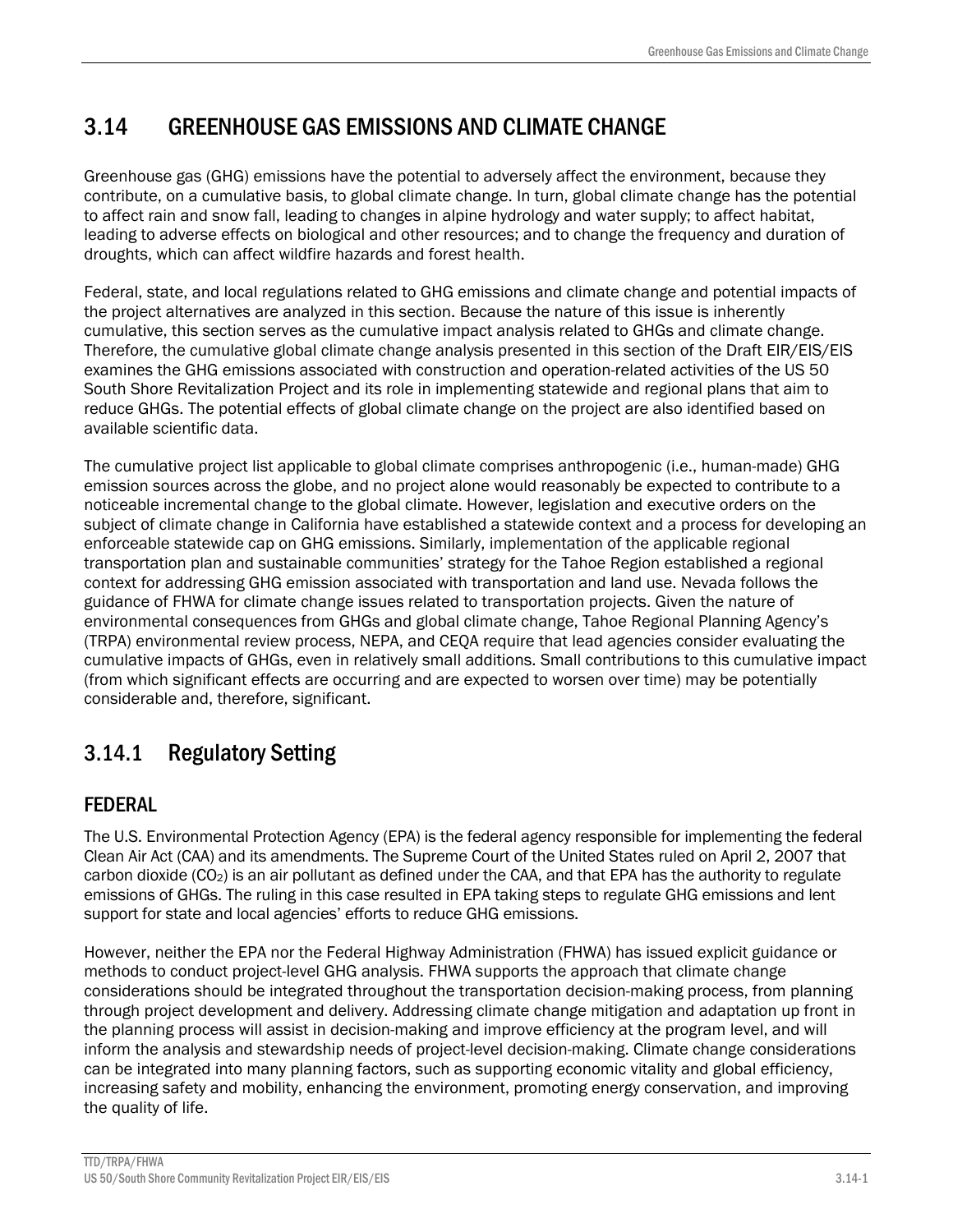FHWA has outlined four strategies to lessen climate change impacts, which correlate with efforts that California and Nevada are undertaking to deal with transportation and climate change; these strategies include improved transportation system efficiency, cleaner fuels, cleaner vehicles, and a reduction in travel activity. Climate change and its associated effects are being addressed through various efforts at the federal level to improve fuel economy and energy efficiency, such as the "National Clean Car Program," as discussed below, and Executive Order 13514 - Federal Leadership in Environmental, Energy, and Economic Performance. This order is focused on reducing greenhouse gases internally in federal agency missions, programs, and operations, but also directs federal agencies to participate in the Interagency Climate Change Adaptation Task Force, which is engaged in developing a national strategy for adaptation to climate change.

# National Program to Cut Greenhouse Gas Emissions and Improve Fuel Economy for Cars and Trucks

On August 28, 2014, EPA and the Department of Transportation's National Highway Traffic Safety Administration (NHTSA) finalized a new national program that would reduce GHG emissions and improve fuel economy for all new cars and trucks sold in the U.S. (NHTSA 2012). EPA proposed the first-ever national GHG emissions standards under the CAA, and NHTSA proposed Corporate Average Fuel Economy standards under the Energy Policy and Conservation Act. This proposed national program allows automobile manufacturers to build a single light-duty national fleet that satisfies all requirements under both federal programs and the standards of California and other states. While this program will increase fuel economy to the equivalent of 54.5 miles per gallon for cars and light-duty trucks by Model Year 2025, additional phases are being developed by NHTSA and EPA that address GHG emission standards for new medium- and heavy-duty trucks (NHTSA 2014).

# Mandatory Greenhouse Gas Reporting Rule

On September 22, 2009, EPA issued a final rule for mandatory reporting of GHGs from large GHG emissions sources in the United States. In general, this national reporting requirement will provide EPA with accurate and timely GHG emissions data from facilities that emit 25,000 metric tons (MT) or more of CO<sub>2</sub> per year. This publicly available data will allow the reporters to track their own emissions, compare them to similar facilities, and aid in identifying cost effective opportunities to reduce emissions in the future. Reporting is at the facility level, except that certain suppliers of fossil fuels and industrial greenhouse gases along with vehicle and engine manufacturers will report at the corporate level. An estimated 85 percent of the total U.S. GHG emissions, from approximately 10,000 facilities, are covered by this final rule.

# TAHOE REGIONAL PLANNING AGENCY

TRPA has not specifically identified any goals or Environmental Threshold Carrying Capacities related to GHG emissions or climate change at this time. The single policy in the Goals and Policies document pertaining to GHG emissions (Policy AQ-1.3) encourages the reduction of GHG emissions from motor vehicles and motorized machinery in the Tahoe Region. The TRPA Code of Ordinances includes a provision requiring that a GHG reduction strategy be incorporated into area plans adopted by local jurisdictions (TRPA Code Section 13.5.3.E) to reduce emissions of GHGs from the operation or construction of buildings. As part of the Lake Tahoe Sustainability Collaborative, TRPA participated in the preparation of the regional transportation plan for the Tahoe Region that includes strategies for reducing transportation-related GHGs (see below at *Mobility 2035: Lake Tahoe Regional Transportation Plan*) and the *Tahoe Sustainability Action Plan* (see below at *Tahoe Sustainability Action Plan*).

# Mobility 2035: Lake Tahoe Regional Transportation Plan

The Tahoe Metropolitan Planning Organization (TMPO) serves as the metropolitan planning organization (MPO) for El Dorado County within the Lake Tahoe Air Basin (LTAB) and would be applicable to the project. In 2012, the TMPO prepared the Mobility 2035: Lake Tahoe Regional Transportation Plan (RTP)/Sustainable Communities Strategy (SCS), which seeks to improve mobility and safety for the commuting public while at the same time delivering environmental improvements throughout the transportation network in the Lake Tahoe Basin (Basin). Important directions of the plan are to reduce the overall environmental impact of transportation in the Tahoe Region, create walkable, vibrant communities, and provide real alternatives to driving. The RTP establishes a target to reduce GHG emissions by 7 percent per capita reduction of GHGs by 2020 and by 5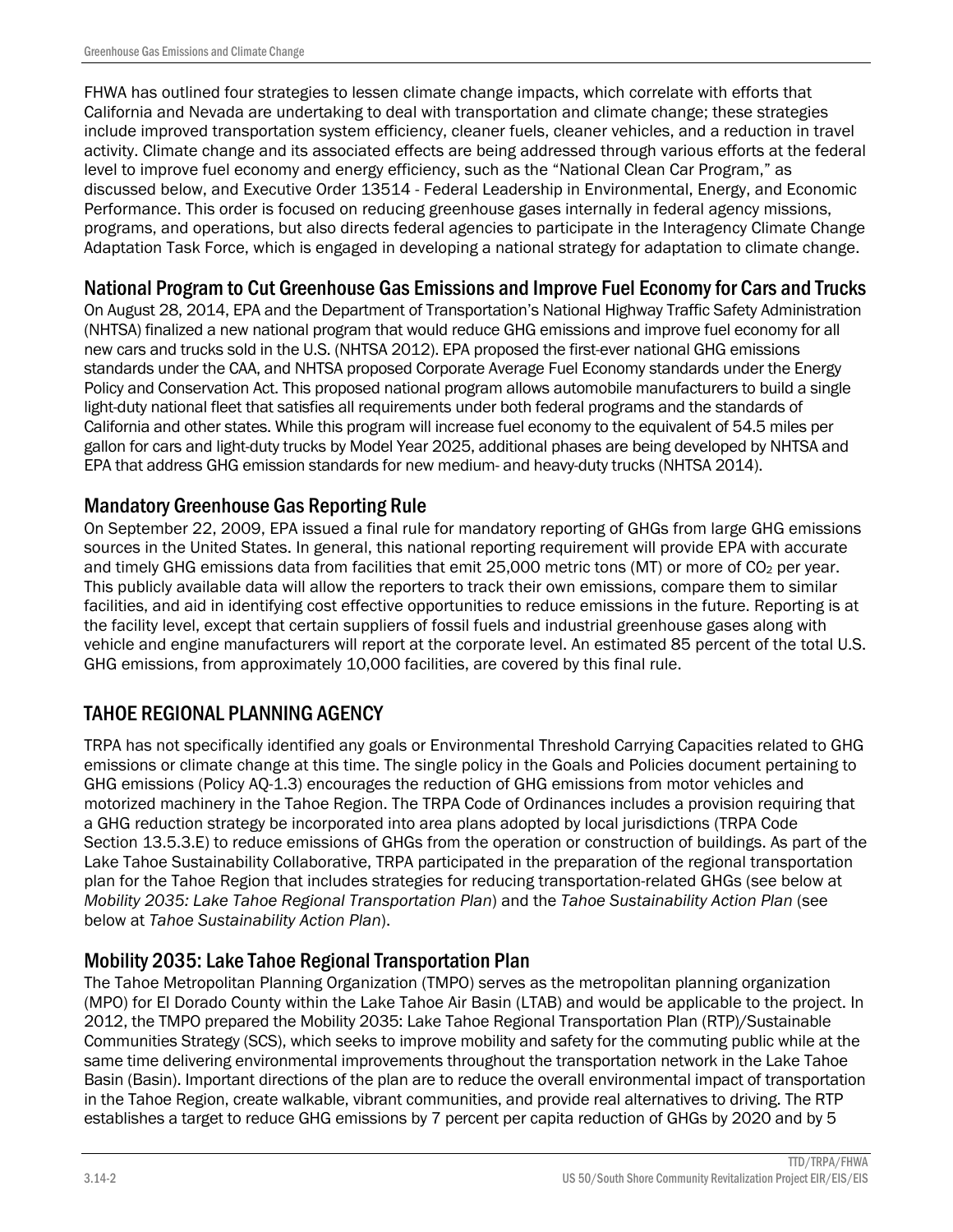percent per capita by 2035. The Basin is currently meeting these targets. The plan also supported an update of the Transportation Element of the TRPA Regional Plan. The RTP update included a Sustainable Communities Strategy (SCS), in accordance with California Senate Bill 375 (Sustainable Communities and Climate Protection Act). The SCS demonstrates how integrated transportation, land use, and housing strategies will help the MPO Region meet environmental thresholds and greenhouse gas targets for cars and light trucks on the California side of the Basin by 2035. The RTP/SCS is integrated into TRPA's Regional Plan.

# 2017 Lake Tahoe Regional Transportation Plan Update

The 2017 Regional Transportation Plan (2017 RTP), which is an update to the 2012 RTP, and its joint CEQA/TRPA environmental document have been circulated for public review. The vision and goals of the 2017 RTP were based on the 2012 RTP. The projects listed in the 2017 RTP are substantially similar to those in the 2012 RTP, and the US 50/South Shore Community Revitalization Project is included in both documents.

## Best Construction Practices Policy for Construction Emissions

TRPA coordinates implementation of its Best Construction Practices Policy for Construction Emissions through TRPA-approved plans, project-permitting, or projects/programs developed in coordination with local or other governments that require, as a condition of project approval, implementation of feasible measures and best management practices to reduce construction-generated emissions to the extent feasible (TRPA 2013). TRPA developed its Best Construction Practices Policy pursuant to Mitigation Measure 3.4-2 and Mitigation Measure 3.5-1 of the 2012 RTP/SCS Environmental Impact Report/Environmental Impact Statement (EIR/EIS), and Mitigation Measure 3.4-2 of the Regional Plan Update EIS. Included in these measures are limits on idling time and the use of clean-fuel generators rather than diesel, which would be required for this project and would help reduce GHG emissions related to the construction of the build alternatives.

# **STATE**

# California

### California Executive Order S-3-05

Executive Order S-3-05, signed by Governor Arnold Schwarzenegger in 2005, proclaims that California is vulnerable to the impacts of climate change. It declares that increased temperatures could reduce the Sierra Nevada snowpack, further exacerbate California's air quality problems, and potentially cause a rise in sea levels. To combat those problems, the Executive Order established total GHG emission targets for the State. Specifically, emissions are to be reduced to the 2000 level by 2010, the 1990 level by 2020, and to 80 percent below the 1990 level by 2050.

As described below, legislation was passed in 2006 (Assembly Bill [AB] 32, the California Global Warming Solutions Act of 2006) to limit GHG emissions to 1990 levels by 2020 with continued "reductions in emissions" beyond 2020, but no specific additional reductions were enumerated in the legislation. Further, Senate Bill 375 (sustainable community strategies/transportation) established goals for emissions from light duty truck and automobiles for 2020 and 2035.

### California Executive Order B-30-15

On April 20, 2015 Governor Edmund G. Brown Jr. signed Executive Order B-30-15 to establish a California GHG reduction target of 40 percent below 1990 levels by 2030. The Governor's executive order aligns California's GHG reduction targets with those of leading international governments such as the 28-nation European Union which adopted the same target in October 2014. California is on track to meet or exceed the current target of reducing GHG emissions to 1990 levels by 2020, as established in the California Global Warming Solutions Act of 2006 (Assembly Bill 32, discussed below). California's new emission reduction target of 40 percent below 1990 levels by 2030 will make it possible to reach the ultimate goal of reducing emissions 80 percent under 1990 levels by 2050. This is in line with the scientifically established levels needed in the U.S. to limit global warming below 2°C—the warming threshold at which there will likely be major climate disruptions such as super droughts and rising sea levels according to scientific consensus.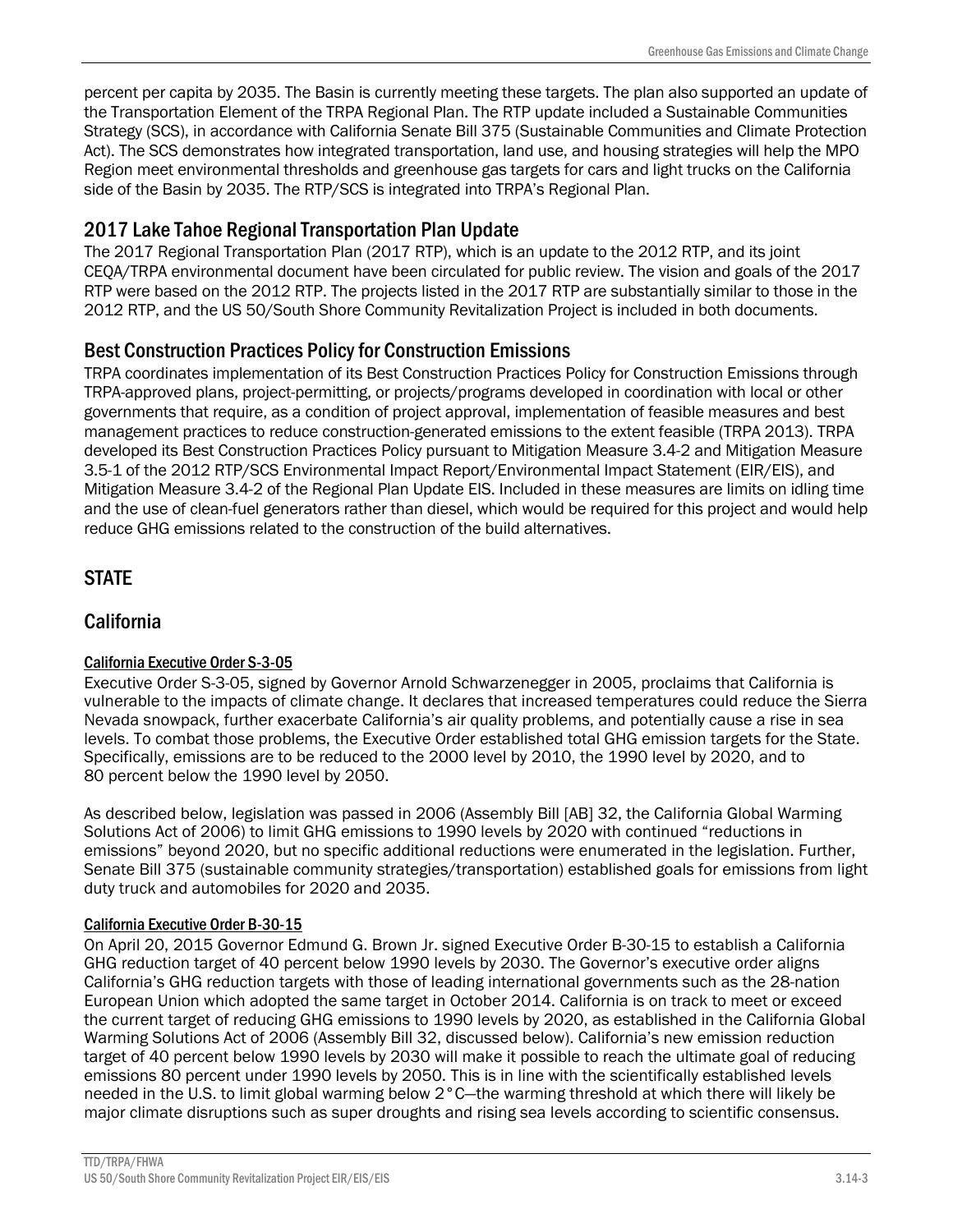### California Global Warming Solutions Act of 2006 (Assembly Bill 32)

In September 2006, Governor Schwarzenegger signed the California Global Warming Solutions Act of 2006 (AB 32). AB 32 establishes regulatory, reporting, and market mechanisms to achieve quantifiable reductions in GHG emissions and a cap on statewide GHG emissions. AB 32 requires that statewide GHG emissions be reduced to 1990 levels by 2020. AB 32 also requires that these reductions "…shall remain in effect unless otherwise amended or repealed. (b) It is the intent of the Legislature that the statewide greenhouse gas emissions limit continue in existence and be used to maintain and continue reductions in emissions of greenhouse gases beyond 2020. (c) The (Air Resources Board) shall make recommendations to the Governor and the Legislature on how to continue reductions of greenhouse gas emissions beyond 2020." [California Health and Safety Code, Division 25.5, Part 3, Section 38551]

In December 2008, ARB adopted its Climate Change Scoping Plan, which contains the main strategies California will implement to achieve reduction of approximately 118 million metric tons (MMT) of CO2 equivalent (CO<sub>2</sub>e) emissions, or approximately 21.7 percent from the state's projected 2020 emission level of 545 MMT of  $CO<sub>2</sub>e$  under a business-as-usual scenario (this is a reduction of 47 MMT CO<sub>2</sub>e, or almost 10 percent, from 2008 emissions). ARB's original 2020 projection was 596 MMT CO2e, but this revised 2020 projection takes into account the economic downturn that occurred in 2008 (ARB 2011). The Scoping Plan reapproved by ARB in August 2011 includes the Final Supplement to the Scoping Plan Functional Equivalent Document, which further examined various alternatives to Scoping Plan measures. The Scoping Plan also includes ARB-recommended GHG reductions for each emissions sector of the state's GHG inventory. ARB estimates the largest reductions in GHG emissions to be achieved by 2020 will be by implementing the following measures and standards (ARB 2011):

- improved emissions standards for light-duty vehicles (estimated reductions of 26.1 MMT CO<sub>2</sub>e),
- $\triangle$  the Low-Carbon Fuel Standard (15.0 MMT CO<sub>2</sub>e).
- energy efficiency measures in buildings and appliances (11.9 MMT  $CO<sub>2</sub>e$ ),
- a renewable portfolio and electricity standards for electricity production (23.4 MMT CO<sub>2</sub>e), and
- ▲ the Cap-and-Trade Regulation for certain types of stationary emission sources (e.g., power plants).

In May 2014, ARB released and has since adopted the *First Update to the Climate Change Scoping Plan* to identify the next steps in reaching AB 32 goals and evaluate the progress that has been made between 2000 and 2012 (ARB 2014b:4 and 5). According to the update, California is on track to meet the near-term 2020 GHG limit and is well positioned to maintain and continue reductions beyond 2020 (ARB 2014b:ES-2). The update also reports the trends in GHG emissions from various emission sectors.

In 2016, SB 32 (discussed below) was passed, which codifies a 2030 GHG emissions reduction target of 40 percent below 1990 levels. Subsequently, in January 2017, ARB released the draft 2017 Climate Change Scoping Plan Update, which details California's strategy for achieving 2030 greenhouse gas targets established under SB 32.

### Senate Bill 32

In August 2016, Governor Brown signed SB 32 and AB 197, which serve to extend California's GHG reduction programs beyond 2020. SB 32 amended the Health and Safety Code to include Section 38566, which contains language to authorize ARB to achieve a statewide GHG emission reduction of at least 40 percent below 1990 levels by no later than December 31, 2030. SB 32 codified the targets established by EO B-30-15 for 2030, which set the next interim step in the State's continuing efforts to pursue the longterm target expressed in EOs S-3-05 and B-30-15 of 80 percent below 1990 emissions levels by 2050.

### California Senate Bill 375

Senate Bill [SB] 375, signed by the Governor in September 2008, aligns regional transportation planning efforts, regional GHG emission reduction targets, and land use and housing allocation. SB 375 requires MPOs to develop an SCS or Alternative Planning Strategy, showing prescribed land use allocation in each MPO's regional transportation plan. ARB, in consultation with the MPOs, is to provide each affected region with reduction targets for GHGs emitted by passenger cars and light trucks in their respective regions for 2020 and 2035.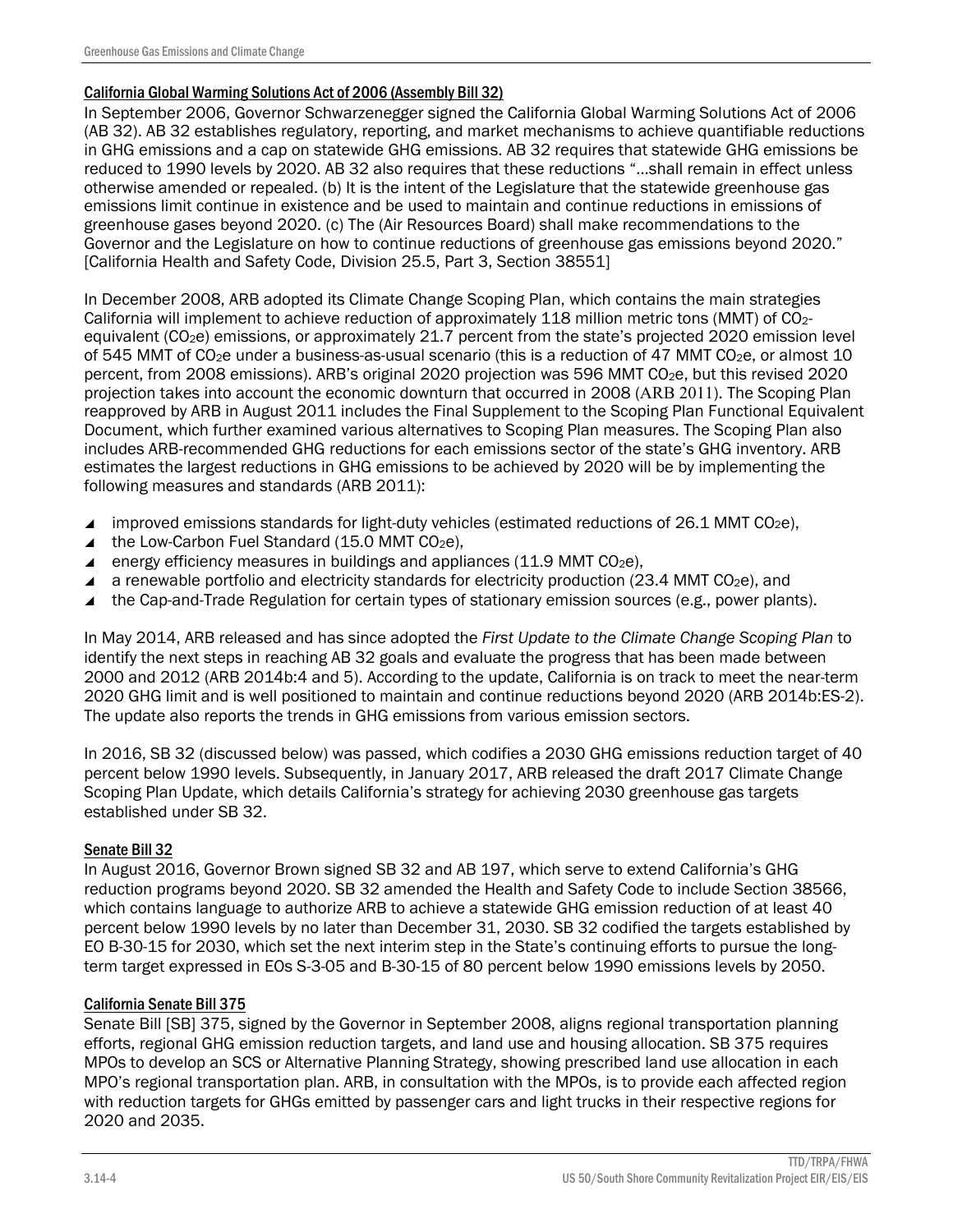As discussed above, the TMPO 2012 RTP/SCS is the applicable regional plan for the project. With the assistance of the Regional Targets Advisory Committee (RTAC) and in consultation with the MPOs, ARB provided each affected region with reduction targets for GHGs emitted by passenger cars and light trucks in the region for the years 2020 and 2035. These reduction targets will be updated every 8 years, but can be updated every 4 years if advancements in emissions technologies affect the reduction strategies to achieve the targets. ARB is also charged with reviewing each MPO's SCS consistency with its assigned targets. If MPOs do not meet the GHG reduction targets, transportation projects would not be eligible for funding programmed after January 1, 2012. The ARB-issued targets for the California portion of the Tahoe MPO are a 7 percent reduction in GHG emissions per capita by 2020 relative to 2005 per capita GHG emissions and a 5 percent reduction by 2035 (ARB 2011).

### California Advanced Clean Cars Program

In January 2012, ARB approved the Advanced Clean Cars program which combines the control of GHG emissions and criteria air pollutants, as well as requirements for greater numbers of zero-emission vehicles, into a single package of standards for vehicle model years 2017 through 2025. By 2025, when the rules will be fully implemented, the statewide fleet of new cars and light trucks will emit 34 percent fewer global warming gases and 75 percent fewer smog-forming emissions than the statewide fleet in 2016 (ARB [no date]).

### California Renewable Energy Resources Act of 2011 (Senate Bill X1-2)

SB X1-2 of 2011 requires all California utilities to generate 33 percent of their electricity from renewables by 2020. SB X1-2 sets a three-stage compliance period requiring all California utilities, including independently owned utilities, energy service providers, and community choice aggregators, to generate 20 percent of their electricity from renewables by December 31, 2013; 25 percent by December 31, 2016; and 33 percent by December 31, 2020. SB X1-2 also requires the renewable electricity standard to be met increasingly with renewable energy that is supplied to the California grid from sources within, or directly proximate to, California. SB X1-2 mandates that renewables from these sources make up at least 50 percent of the total renewable energy for the 2011-2013 compliance period, at least 65 percent for the 2014-2016 compliance period, and at least 75 percent for 2016 and beyond.

### California Building Efficiency Standards of 2013 and 2016 (Title 24, Part 6)

Buildings in California are required to comply with California's Energy Efficiency Standards for Residential and Nonresidential Buildings established by the CEC regarding energy conservation standards and found in Title 24, Part 6 of the California Code of Regulations. California's Energy Efficiency Standards for Residential and Nonresidential Buildings was first adopted in 1978 in response to a legislative mandate to reduce California's energy consumption. The standards are updated on an approximately three-year cycle to allow consideration and possible incorporation of new energy efficient technologies and methods. All buildings for which an application for a building permit is submitted on or after July 1, 2014 must follow the 2013 standards (CEC 2012). Energy efficient buildings require less electricity; therefore, increased energy efficiency reduces fossil fuel consumption and decreases GHG emissions. The CEC Impact Analysis for California's 2013 Building Energy Efficiency Standards estimates that the 2013 Standards are 23.3 percent more efficient than the previous 2008 standards for multi-family residential construction and 21.8 percent more efficient for non-residential construction (CEC 2013:3).

In addition, all buildings for which an application for a building permit is submitted on or after January 1, 2017 must comply with the 2016 standards (CEC 2016). The CEC 2016 Building Energy Efficiency Standards Adoption Hearing presentation estimates that the 2016 Standards are 28 percent more efficient than the previous 2013 standards for single-family residential construction and 5 percent more efficient for nonresidential construction (CEC 2015). Thus, all proposed residential and commercial land uses will be required to comply with the most current building codes applicable at the time the permit applications are sought.

### Caltrans Guidance on Addressing Climate Change Adaptation in Regional Transportation Plans

In February 2013, Caltrans published a report called *Addressing Climate Change Adaptation in Regional Transportation Plans: A Guide for California MPOs and RTPAs* (Caltrans 2013). This guide was written to help MPOs and regional transportation planning agencies (RTPAs) better incorporate climate assessment and adaptation into the long-range planning process. It discusses potential climate change-related impacts to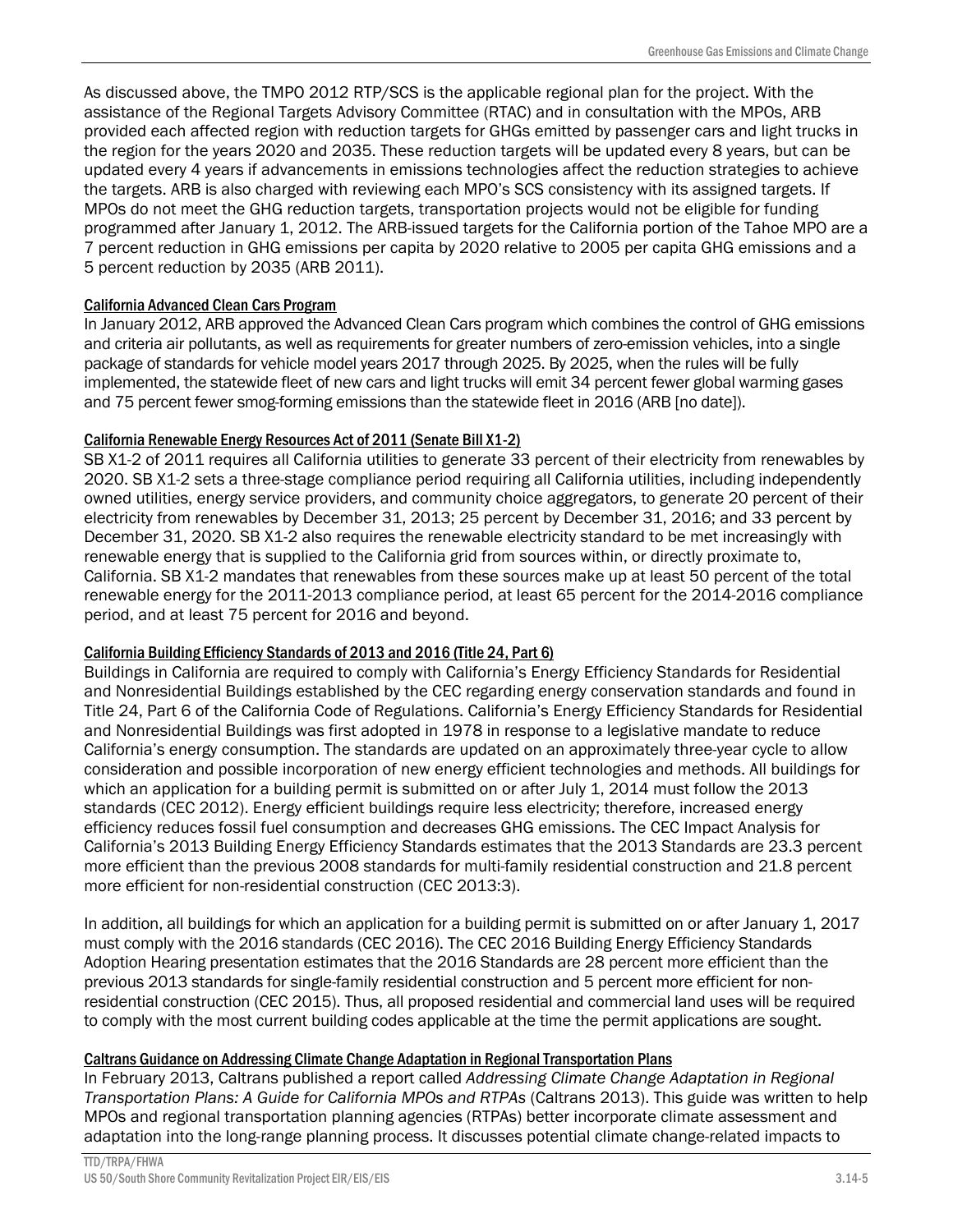transportation infrastructure in California and related adaptation strategies. Although there is no requirement to date to incorporate climate adaptation into regional transportation planning, this guide provides information and tools to help MPOs/RTPAs anticipate the incorporation of climate assessment and adaptation into future planning efforts.

### NEVADA

The State of Nevada and its jurisdictions follow the air quality policies and regulations set forth by the FHWA and the EPA when evaluating the greenhouse gas emissions generated by the construction of road projects.

Since 1982, the TRPA, the California and Nevada bi-state regional environmental planning agency for the Lake Tahoe Region, has strived to meet two air quality threshold indicators: Vehicle Miles Traveled (VMT) and traffic counts. Both of these criteria should be reduced to 1981 levels. VMT have been decreasing in the Lake Tahoe Region over the last five years, and traffic counts, which, for the purposes of the threshold indicator, are measured at a location in South Lake Tahoe, are also trending downward.

At the statewide level, on April 10, 2007, Nevada Governor Jim Gibbons signed an executive order that created the Nevada Climate Change Advisory Committee (NCCAC). The executive order directed the Committee to develop recommendations for reducing Nevada's GHG emissions.

The NCCAC released its final report on May 31, 2008 in which it identified recommendations to reduce GHG emissions in sectors such as agriculture, energy, waste management, commercial and residential building, and transportation.

To assist in the reduction of GHG emissions within the transportation sector, the committee's recommendations are intended to further efforts to supplement and diversify Nevada's fuel supplies, and to reduce air pollutants and greenhouse gases. A few of the committee's recommendations include the creation of a clean fuels and clean vehicle incentive program, as well as incentive programs for ethanol fuels and biodiesel fuels. The committee also recommends the State of Nevada monitor the status of California motor vehicle emissions standards for GHG emissions from motor vehicles.

With regard to current road transportation projects, the Nevada Department of Transportation adheres to the policies and regulations of the PA and the FHWA for greenhouse gases.

### LOCAL

### El Dorado County Air Quality Management District

EDCAQMD currently recommends that lead agencies use thresholds of significance for evaluating construction- and operation-related GHG emissions developed by *Sacramento Metropolitan Air Quality Management District* (SMAQMD) and available in the SMAQMD CEQA Guide, last updated in November 2014 (Baughman, pers. comm., 2015). These thresholds were developed for the Sacramento metropolitan region and are intended to evaluate a project for consistency with GHG targets established in AB 32. Thresholds are included below in the Significance Criteria description.

### Tahoe Sustainability Action Plan

The *Tahoe Sustainability Action Plan* was completed by the Lake Tahoe Sustainability Collaborative in December 2013 (Lake Tahoe Sustainability Collaborative 2013). The California Strategic Growth Council (SGC) funded the regional collaboration to develop sustainability tools for regional and local agencies, nonprofits, the business community, and local residents to use in promoting greenhouse gas reduction, among other sustainability goals. The grant and planning effort was administered by the TMPO and was carried out by the Lake Tahoe Sustainability Collaborative, which is a public and private partnership that includes TRPA and was established to lead the development of sustainability tools and drive coordinated sustainability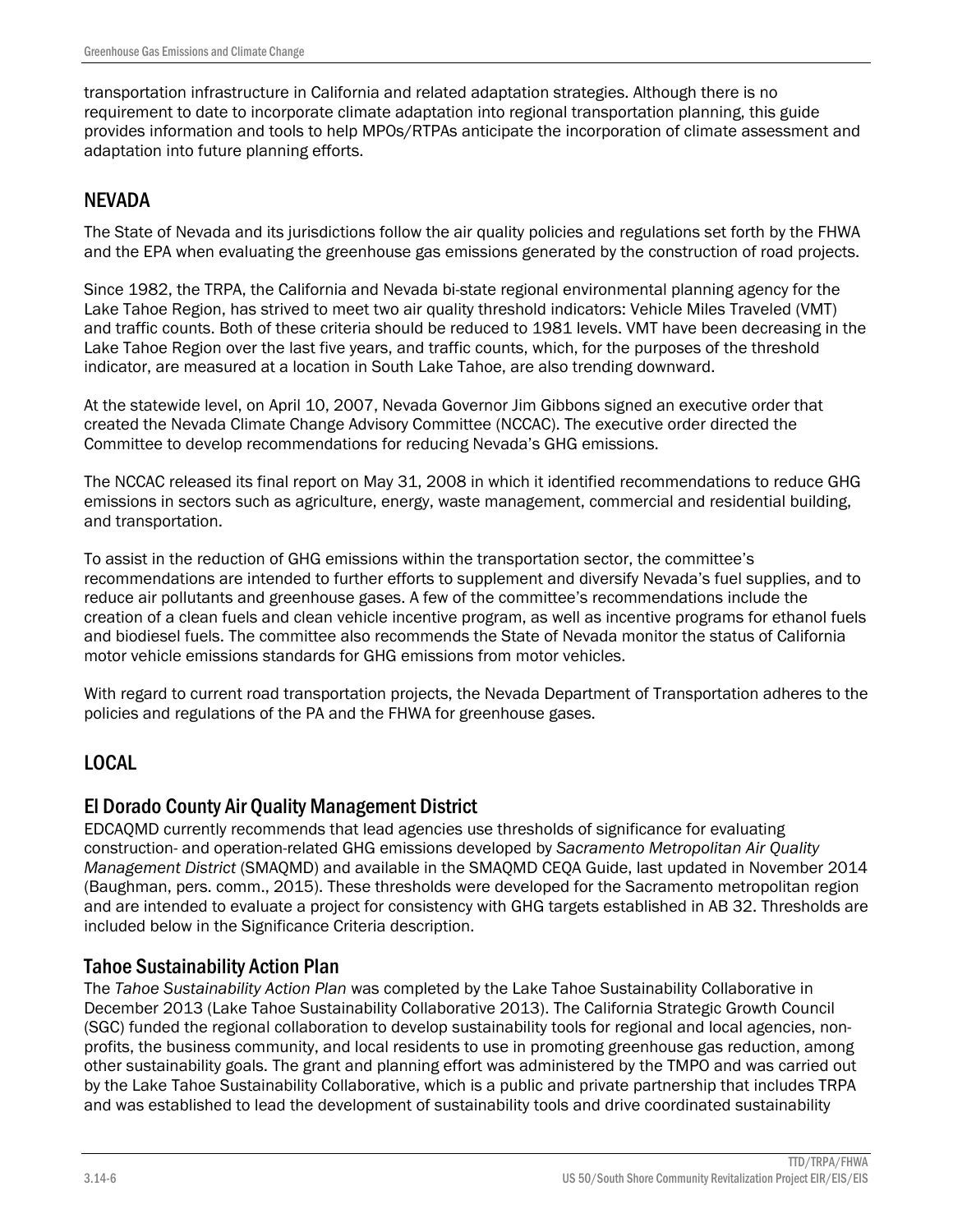efforts. The sustainability tools in the Tahoe Sustainability Plan are intended to support development of economic incentives, GHG reduction strategies, and climate change adaptation strategies.

## South Lake Tahoe General Plan

The Natural and Cultural Resources Element of the *South Lake Tahoe General Plan* provides city-wide goals and polices aimed at reducing GHG emissions and promoting sustainable development (City of South Lake Tahoe 2011). Relevant goals and policies include incorporating bicycle and pedestrian facilities in city transportation planning and new development projects (Policy NCR-5.1), consideration of traffic-calming measures where needed (Policy NCR-5.5), encouraging interconnected bicycle, pedestrian, and bus transit circulation in development projects (NCR-5.8), supporting appropriately located mixed-use development sites within walking distance of each other (NCR-5.9), and mitigating carbon emissions during project-level CEQA review for individual projects (NCR-5.15). The General Plan also encourages conservation in new and existing development to reduce GHG emissions (Goal NCR-6); this goal is supported by policies that encourage use of "EPA Energy Star" certified appliances for new private development and public facilities (NCR-6.14), and a requirement to prepare a waste diversion plan to address the construction phase for certain projects (NCR-6.16). The full text of this goal and these policies, along with a discussion of the project's consistency with this goal and policy, is included in Appendix E, "Goals and Policies Consistency Analysis."

# 3.14.2 Affected Environment

# EXISTING CLIMATE

Climate is the accumulation of daily and seasonal weather events over a long period of time, whereas weather is defined as the condition of the atmosphere at any particular time and place (Ahrens 2003). Lake Tahoe lies in a depression between the crests of the Sierra Nevada and Carson ranges on the California-Nevada border at a surface elevation of approximately 6,260 feet above sea level. The LTAB is defined by the 7,000-foot contour, which is continuous around the Lake, except near Tahoe City. The mountains surrounding Lake Tahoe are approximately 8,000 to 9,000 feet in height on average, with some reaching 10,000 feet.

# ATTRIBUTING CLIMATE CHANGE―THE PHYSICAL SCIENTIFIC BASIS

Certain gases in the earth's atmosphere, classified as GHGs, play a critical role in determining the earth's surface temperature. Solar radiation enters the earth's atmosphere from space. A portion of the radiation is absorbed by the earth's surface and a smaller portion of this radiation is reflected back toward space. This absorbed radiation is then emitted from the earth as low-frequency infrared radiation. The frequencies at which bodies emit radiation are proportional to temperature. The earth has a much lower temperature than the sun; therefore, the earth emits lower frequency radiation. Most solar radiation passes through GHGs; however, infrared radiation is absorbed by these gases. As a result, radiation that otherwise would have escaped back into space is instead "trapped," resulting in a warming of the atmosphere. This phenomenon, known as the greenhouse effect, is responsible for maintaining a habitable climate on earth. Without the greenhouse effect, earth would not be able to support life as we know it.

Prominent GHGs contributing to the greenhouse effect are CO<sub>2</sub>, methane, nitrous oxide, hydrofluorocarbons, perfluorocarbons, and sulfur hexafluoride. Human-caused emissions of these GHGs in excess of natural ambient concentrations are believed responsible for intensifying the greenhouse effect and leading to a trend of unnatural warming of the earth's climate, known as global climate change or global warming. It is "extremely likely" that more than half of the observed increase in global average surface temperature from 1951 to 2010 was caused by the anthropogenic increase in GHG concentrations and other anthropogenic factors together (IPCC 2014:3, 5).

Climate change is a global problem and GHGs are global pollutants, unlike criteria air pollutants and toxic air contaminants, which are pollutants of regional and local concern. Whereas pollutants with localized air quality effects have relatively short atmospheric lifetimes (about one day), GHGs have long atmospheric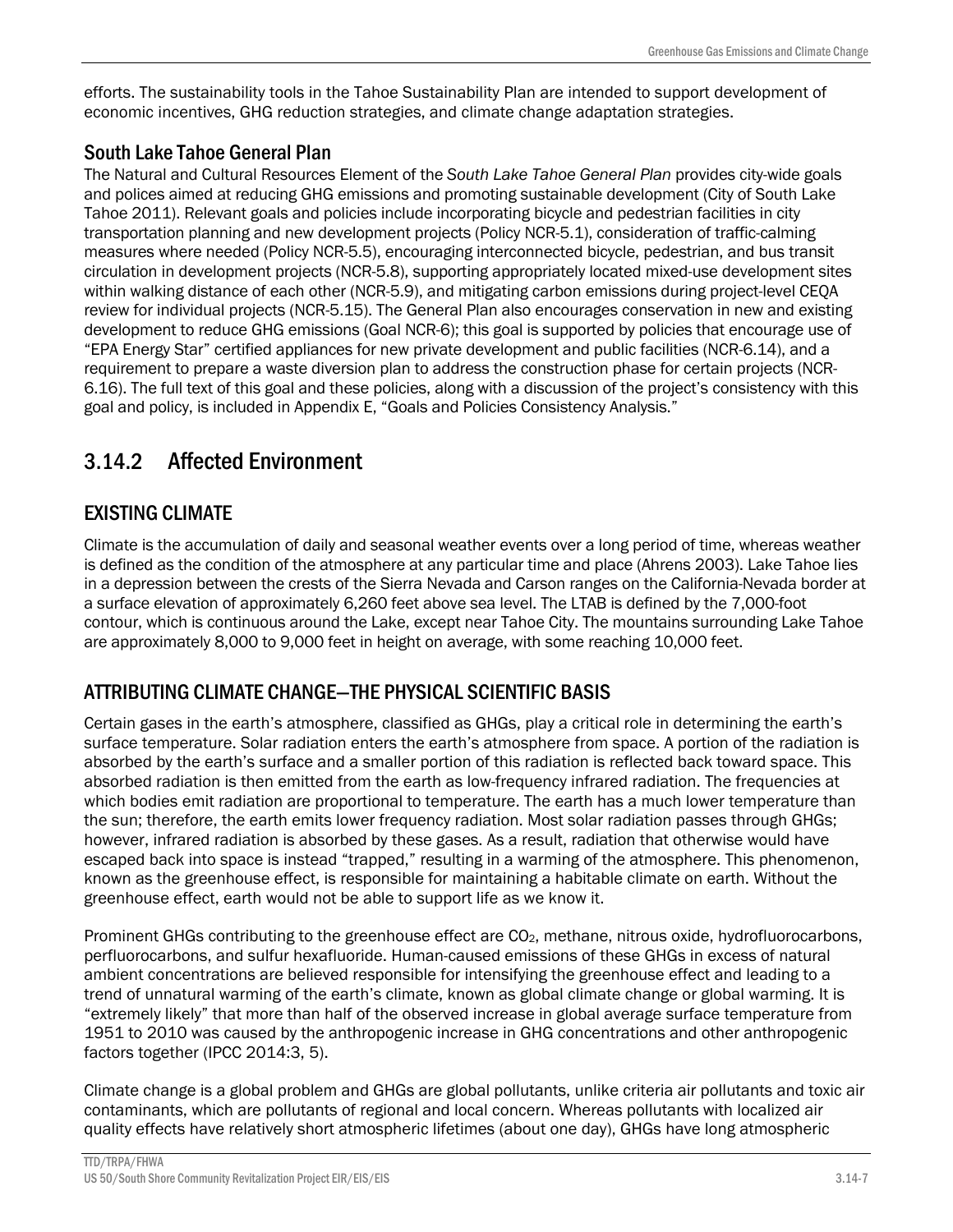lifetimes (one to several thousand years). GHGs persist in the atmosphere for long enough time periods to be dispersed around the globe. Although the exact lifetime of any particular GHG molecule is dependent on multiple variables and cannot be pinpointed, it is understood that more CO<sub>2</sub> is emitted into the atmosphere than is sequestered by ocean uptake, vegetation, and other forms of sequestration. Of the total annual human-caused CO<sub>2</sub> emissions, approximately 55 percent is sequestered through ocean and land uptakes every year, averaged over the last 50 years, whereas the remaining 45 percent of human-caused  $CO<sub>2</sub>$ emissions remains stored in the atmosphere (IPCC 2013:467).

The quantity of GHGs that it takes to ultimately result in climate change is not precisely known; suffice it to say, the quantity is enormous, and no single project alone would measurably contribute to a noticeable incremental change in the global average temperature, or to global, local, or microclimates.

# GREENHOUSE GAS EMISSION SOURCES

Emissions of GHGs contributing to global climate change are attributable in large part to human activities associated with the transportation, industrial/manufacturing, utility, residential, commercial, and agricultural emissions sectors (ARB 2014a). In the United States, the main source of GHG emissions is electricity generation, followed by transportation. In California, the transportation sector is the largest emitter of GHGs, followed by electricity generation (ARB 2014a). According to the NCCAC, the transportation sector in Nevada contributes 32 percent of the greenhouse gas emissions in the state.

Emissions of CO2 are byproducts of fossil fuel combustion. Methane, a highly potent GHG, primarily results from off-gassing (the release of chemicals from nonmetallic substances under ambient or greater pressure conditions) and is largely associated with agricultural practices and landfills. Nitrous oxide is also largely attributable to agricultural practices and soil management. CO<sub>2</sub> sinks, or reservoirs, include vegetation and the ocean, which absorb  $CO<sub>2</sub>$  through sequestration and dissolution ( $CO<sub>2</sub>$  dissolving into the water), respectively, two of the most common processes for removing CO<sub>2</sub> from the atmosphere.

# EFFECTS OF CLIMATE CHANGE ON THE ENVIRONMENT

The Intergovernmental Panel on Climate Change (IPCC) was established in 1988 by the World Meteorological Organization and the United Nations Environment Programme to provide the world with a scientific view on climate change and its potential effects. According to the IPCC global average temperature is expected to increase relative to the 1986–2005 period by 0.3 to 4.8 degrees Celsius (°C) (0.5 to 8.6 degrees Fahrenheit [°F]) by the end of the 21st century (2081–2100), depending on future GHG emission scenarios (IPCC 2014:SPM-8). According to the California Natural Resources Agency, temperatures in California are projected to increase 2.7°F above 2000 averages by 2050 and, depending on emission levels, 4.1 to 8.6°F by 2100 (CNRA 2012:2).

Physical conditions beyond average temperatures could be indirectly affected by the accumulation of GHG emissions. For example, changes in weather patterns resulting from increases in global average temperature are expected to result in a decreased volume of precipitation falling as snow in California and an overall reduction in snowpack in the Sierra Nevada. Based upon historical data and modeling, the California Department of Water Resources projects that the Sierra snowpack will experience a 25 to 40 percent reduction from its historic average by 2050 (DWR 2008:4). An increase in precipitation falling as rain rather than snow also could lead to increased potential for floods because water that would normally be held in the Sierra Nevada until spring could flow into the Central Valley concurrently with winter storm events (CNRA 2012:5). This scenario would place more pressure on California's levee/flood control system.

Another outcome of global climate change is sea level rise. Sea level rose approximately 7 inches during the last century and, assuming that sea-level changes along the California coast continue to track global trends, sea level along the state's coastline in 2050 could be 10-18 inches higher than in 2000, and 31 to 55 inches higher by the end of this century (CNRA 2012:9).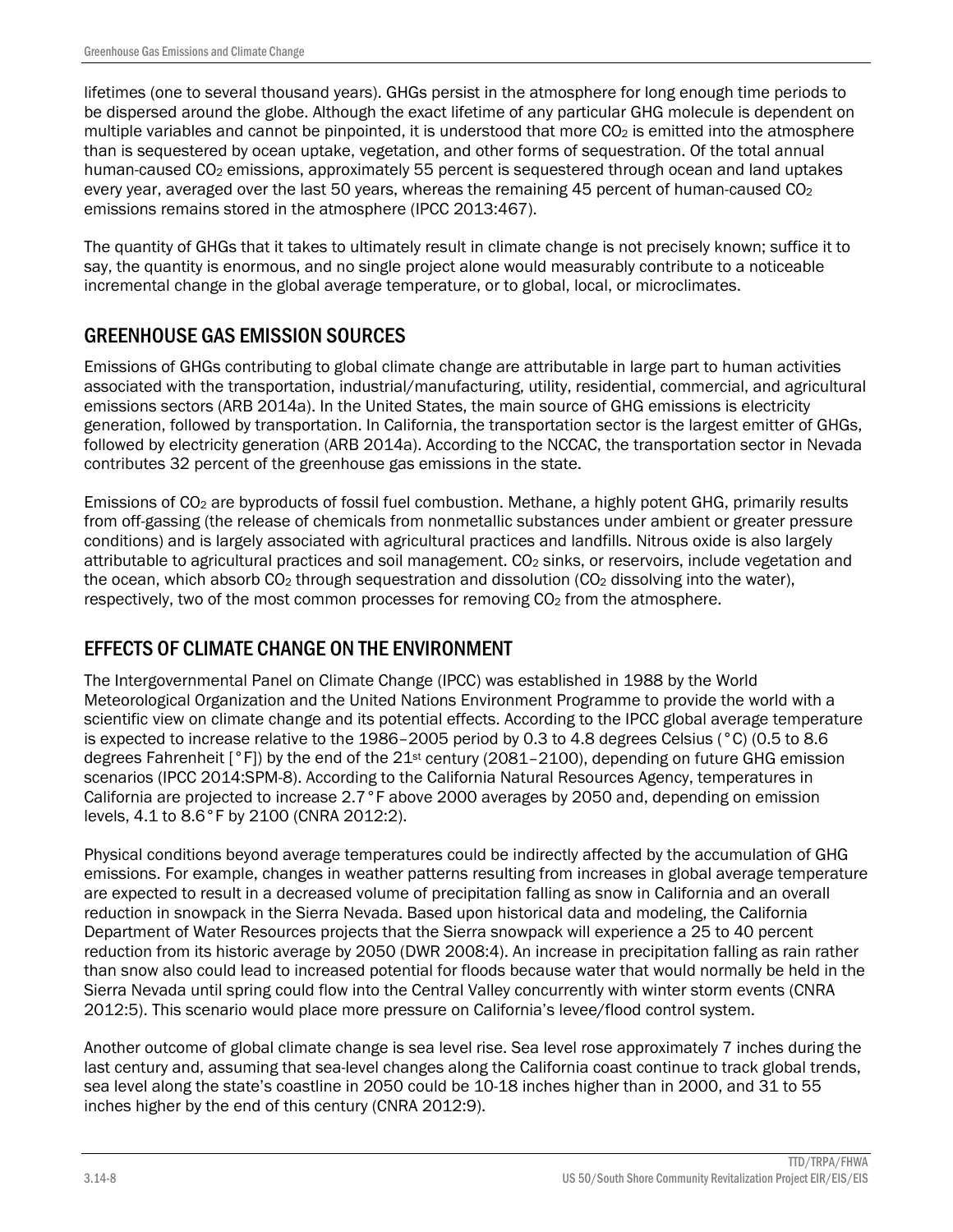Changes in precipitation patterns and increased temperatures are expected to alter the distribution and character of natural vegetation and associated moisture content of plants and soils. An increase in frequency of extreme heat events and drought are also expected. These changes are expected to lead to increased frequency and intensity of large wildfires (CNRA 2012:11).

# 3.14.3 Environmental Consequences

# METHODS AND ASSUMPTIONS

Short-term, construction-related GHG emissions were calculated using the SMAQMD Roadway Construction Emissions Model (Version 8.1.0) for the transportation improvements and the California Emissions Estimator Model (CalEEMod) Version 2016.3.1 computer program (California Emissions Estimator Model [CAPCOA] 2016) for the mixed-use development sites, as recommended by EDCAQMD and other air districts in California. Modeling was based on project-specific information (e.g., length of road, area to be graded, area to be paved), where available; reasonable assumptions based on typical construction activities; and default values that are based on the project's location and land use type. The modeling conservatively assumed that project construction/grading phases could begin as early as 2017 for both the transportation improvements and mixed-use development sites. Transportation improvements are anticipated to take up to three years and each mixed-use site was assumed to take up to one year to construct. Construction emissions were evaluated for the transportation improvements alone and in combination with the mixed-use development sites. Actual construction phasing and timing for each mixed-use site is unknown and thus all construction activities were summed and amortized over 25 years to represent annual emissions over the life of the project, consistent with SMAQMD guidance. Note that SMAQMD guidance allows non-residential projects to amortize construction emissions over 40 years. However, for a conservative estimate (i.e., to avoid the risk of understating an impact), a 25-year life span for residential projects was applied to all emissions modeling. For a detailed description of model input and output parameters and assumptions, refer to Appendix J.

The potential for the project to result in an increase in operational GHG emissions is assessed qualitatively based on the VMT analysis provided in the traffic analysis prepared for the US 50/South Shore Revitalization Project (Wood Rodgers 2016) and the project is evaluated for its consistency with the RTP/SCS.

In addition, this EIR/EIS/EIS evaluates whether the US 50/South Shore Revitalization Project would be substantially affected by environmental impacts exacerbated by climate change. This analysis is largely informed by Caltrans guidance on *Addressing Climate Change Adaptation in Regional Transportation Plans* (Cambridge Systematics 2013) discussed earlier in this section.

# SIGNIFICANCE CRITERIA

FHWA, TRPA, and EDCAQMD have not formally identified a significance threshold standard for analyzing GHG emissions generated by a project, or a methodology for analyzing impacts related to GHG emissions or global climate change.

# NEPA Criteria

FHWA and EPA do not provide significance criteria for GHG emissions analysis in NEPA documents. The Council on Environmental Quality (CEQ) is the division of the Executive Office of the President that coordinates federal environmental efforts in the United States. CEQ finalized guidance for addressing GHG emissions in NEPA documents in 2016. The guidance does not include significance criteria, but directs federal agencies to disclose and carefully analyze emissions (CEQ 2016).

# TRPA Criteria

TRPA's Initial Environmental Checklist does not contain any criteria that directly pertain to GHGs, climate change, or the adaptability of a project to climate change.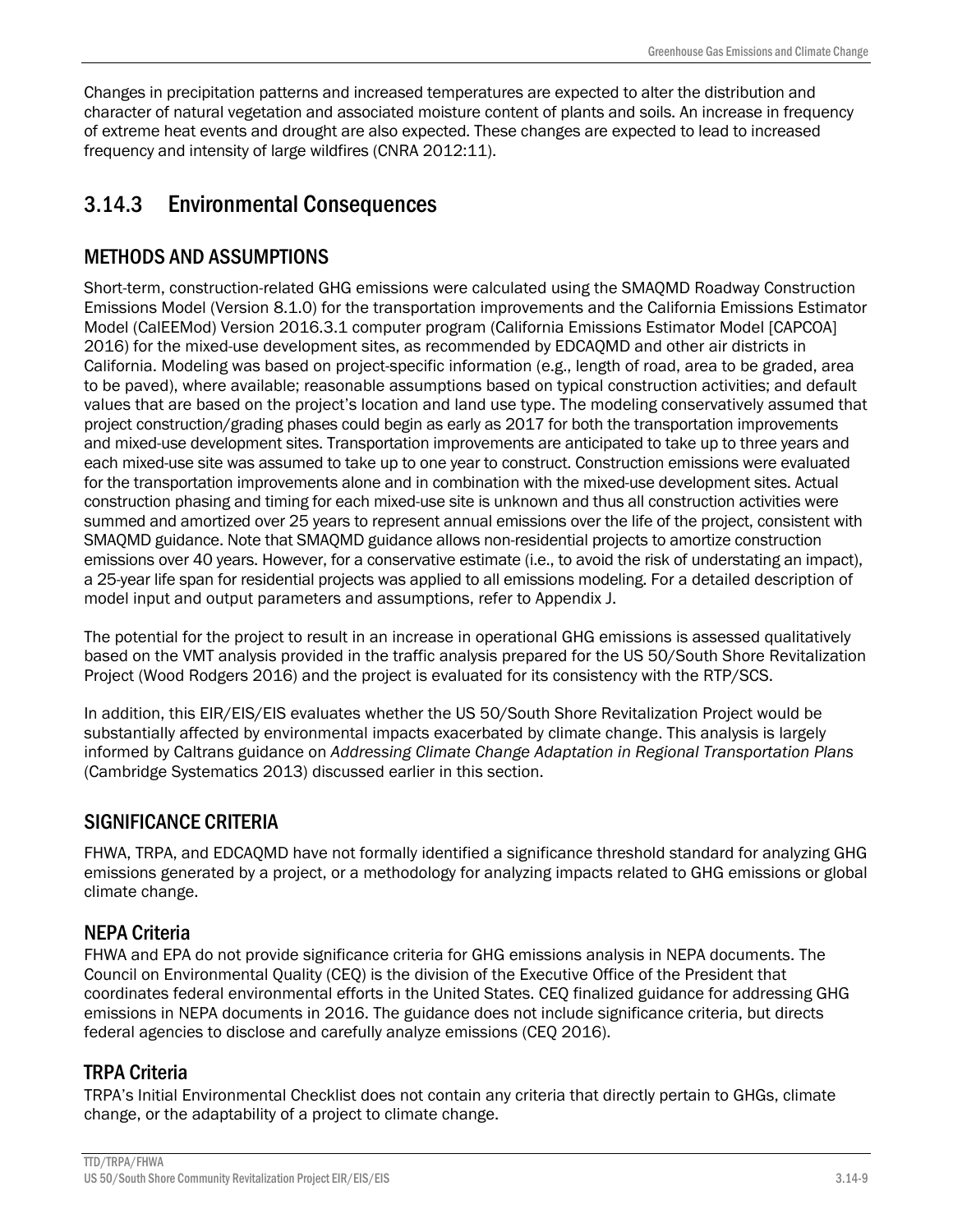# CEQA Criteria

Based on Appendix G of the State CEQA Guidelines, the GHG emissions generated by a proposed project would result in a cumulatively considerable contribution to climate change if the project would:

- generate greenhouse gas emissions, either directly or indirectly, that may have a significant adverse effect on the environment; or
- conflict with an applicable plan, policy, or regulation adopted for the purpose of reducing the emissions of greenhouse gases.

### Thresholds of Significance

Based on the available guidance and criteria described above, GHG emissions generated by a proposed project would result in a cumulatively considerable contribution to climate change if the project would:

- result in construction-related GHG emissions that exceed SMAOMD recommended threshold of 1,100 MTCO2e/year. To assess consistency with California's 2030 GHG target of 40 percent below 1990 levels, this threshold, established for the purpose of reducing 2020 statewide emission to 1990 levels, has been adjusted down by 40 percent to 660 MTCO<sub>2</sub>e/year; and
- conflict with implementation of the adopted 2012 TRPA/TMPO RTP/SCS (i.e., Mobility 2035) or 2017 RTP, Senate Bill 375.

# ENVIRONMENTAL EFFECTS OF THE PROJECT ALTERNATIVES

### Impact 3.14-1: GHG emissions and consistency with the Regional Transportation Plan

Implementation of Alternatives B, C, and D would result in realignment of US 50 and community revitalization that would be consistent with implementation of the RTP/SCS, which aims to achieve regional VMT (and associated GHG emissions) reduction targets. Therefore, Alternatives B, C, and D would help implement the RTP's impact on regional VMT and related GHG emissions. There would be nominal construction-related GHG emissions of less than 1,100 MTCO<sub>2</sub>e/year and 660 MTCO<sub>2</sub>e/year (2030 adjusted threshold) for all the build alternatives. Implementation of Alternative A would not support the revitalization of the Tourist Core; it would retain the existing roadway system as is and existing traffic conditions, including existing levels of congestion and traffic flow but would not result in an increase in GHG emissions relative to existing conditions. For Alternative E, the existing roadway alignment would remain the same with separation of pedestrians on an elevated structure. It would not support revitalization in the Tourist Core as effectively as the realignment alternatives and the through-traffic trip length on US 50 would be unchanged as would VMT and related GHG emissions.

| NEPA Environmental Consequences: | The design features of Alternatives A, B, C, D, and E would avoid or<br>minimize GHG emissions such that no additional mitigation measures<br>are needed or feasible to implement |
|----------------------------------|-----------------------------------------------------------------------------------------------------------------------------------------------------------------------------------|
| CEQA/TRPA Impact Determinations: | Less Than Significant for Alternatives A, B, C, D, and E                                                                                                                          |

### Alternative A: No Build (No Project)

This alternative would retain existing traffic conditions, including existing levels of congestion and traffic flow, and therefore could potentially prevent full, effective implementation of the RTP/SCS, which was adopted to improve connectivity, reliability, travel times, and operations of public transportation, and increase mobility and safety of bicycles and pedestrians to achieve reduction targets for VMT (and associated mobile-source GHGs). While Alternative A could potentially conflict with implementation of the RTP/SCS, it also would not result in an increase in VMT or GHG emissions relative to existing conditions. Therefore, this would be a less-than-significant impact for the purposes of CEQA and TRPA.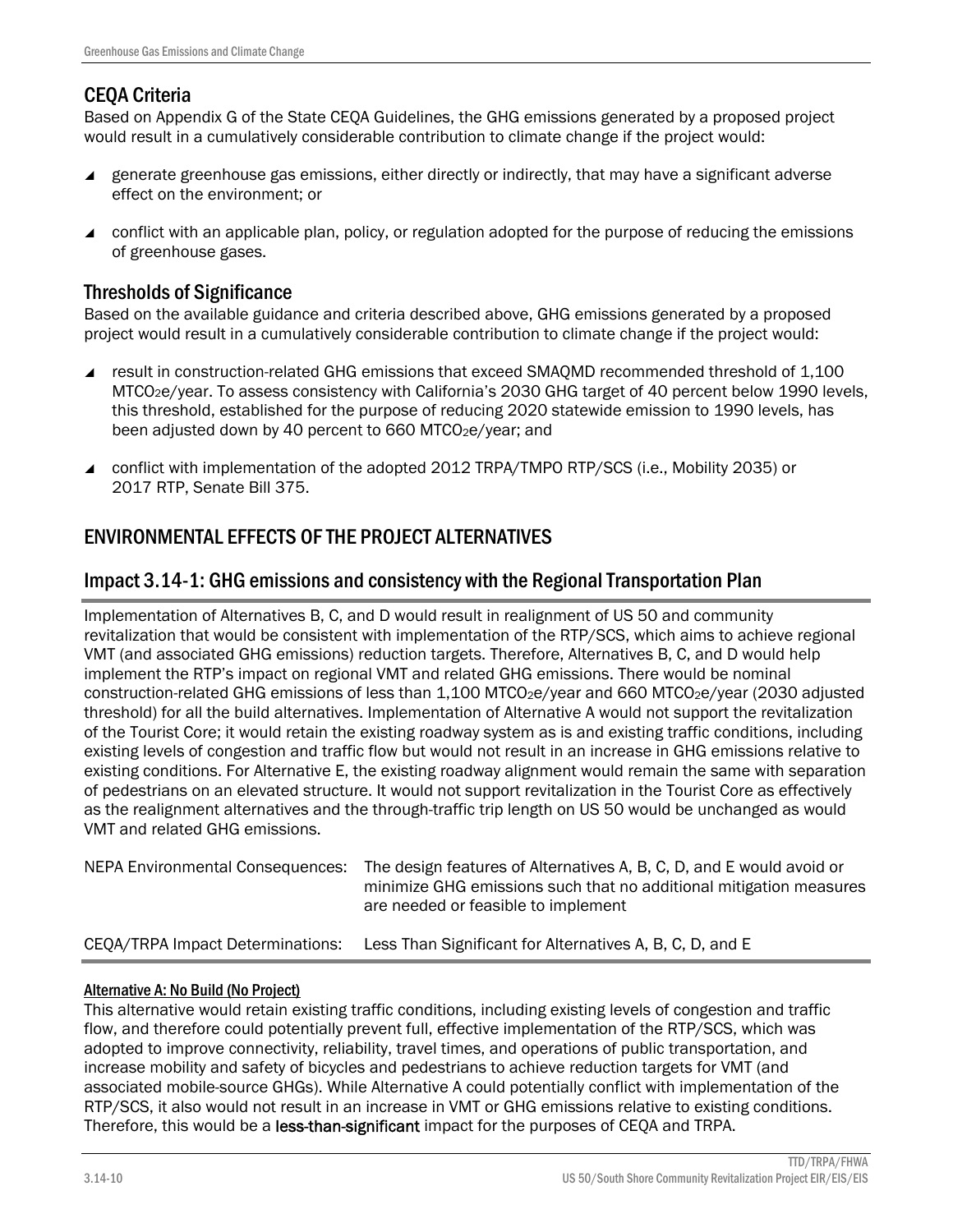Because of the reasons stated above, for the purposes of NEPA, Alternative A would avoid or minimize GHG emissions such that no additional mitigation measures are needed or feasible to implement.

### Alternative B: Triangle (Locally Preferred Action)

### Transportation Improvements

GHG emissions for transportation projects can be divided into those generated during construction and those generated during operations. Construction activities that would generate GHG emissions include the use of off-road construction equipment, trucks hauling materials to and from the construction site, and commute trips by workers.

GHG emissions generated by construction would be primarily in the form of  $CO<sub>2</sub>$ . Emissions of other GHGs, such as methane and nitrous oxide, are also important with respect to global climate change; however, the emission levels of these other GHGs from on- and off-road vehicles used during construction are relatively small compared with the level of  $CO<sub>2</sub>$  emissions, even when factoring in the relatively larger global warming potential of methane and nitrous oxide.

Construction emissions were estimated using the Road Construction Emissions Model, Version 8.1.0, which is widely accepted by air districts in California, including EDCAQMD, for estimating emissions from linear construction projects, such as roadway widening and new roadway construction. Detailed modeling parameters are provided in Appendix J and modeling results are shown below in Table 3.14-1.

| Estimated Greenhouse Gas Emissions Associated with Construction of Alternatives B, C, and D<br>Table 3.14-1 |                                     |  |
|-------------------------------------------------------------------------------------------------------------|-------------------------------------|--|
| <b>Construction Activities</b>                                                                              | GHG Emissions (MTCO <sub>2</sub> e) |  |
| <b>Total Demolition Phase Emission</b>                                                                      | 53                                  |  |
| <b>Total Construction Phase Emissions</b>                                                                   | 2.604                               |  |
| Total Construction Emissions over 3-year period                                                             | 2,657                               |  |
| Annual Construction Emissions (amortized over 25 years)                                                     | 106                                 |  |
| EDCAQMD/SMAQMD Thresholds of Significance (MTCO2e/year)                                                     | 1.100                               |  |
| Exceed Applicable Thresholds of Significance?                                                               | NO                                  |  |
| Notes:                                                                                                      |                                     |  |
| MTCO <sub>2</sub> e<br>metric tons of carbon dioxide equivalents                                            |                                     |  |
| <b>EDCAOMD</b><br>El Dorado County Air Quality Management District                                          |                                     |  |
| <b>SMAQMD</b><br>Sacramento Metropolitan Air Quality Management District                                    |                                     |  |

Source: Compiled by Ascent Environmental, Inc. in 2016

Based on the modeling conducted, the total  $CO<sub>2</sub>$  emissions for construction of Alternative B would be approximately 2,657 metric tons. Assuming a project life of 25 years, this would result in an average of 106 MTCO2e/year. These emission estimates do not account for any emission reductions that would result from implementation of TRPA's Best Construction Practices Policy for Construction Emissions (e.g., minimizing idling time of diesel-powered equipment, utilizing electricity or clean-fuel generators rather than diesel, where feasible) and therefore actual emissions may be less than reported here. Nonetheless, estimated construction-related GHG emissions would not exceed applicable thresholds of significance (i.e., 1,100 MTCO2e/year for 2020 targets and 660 MTCO2e/year for 2030).

Regarding project operations, implementation of Alternative B would result in realignment of US 50 and community revitalization that would be consistent with implementation of the RTP/SCS, which aims to achieve regional VMT (and associated GHG emissions) reduction targets. Moreover, VMT (and resultant GHG emissions) associated with the US 50/South Shore Community Revitalization Project were evaluated in the analysis of the 2012 RTP/SCS EIR/EIS that determined an overall reduction in region-wide VMT (TMPO and TRPA 2012). This is noteworthy given that the RTP/SCS demonstrates how integrated transportation, land use, and housing strategies will help Lake Tahoe meet GHG targets for cars and light trucks on the California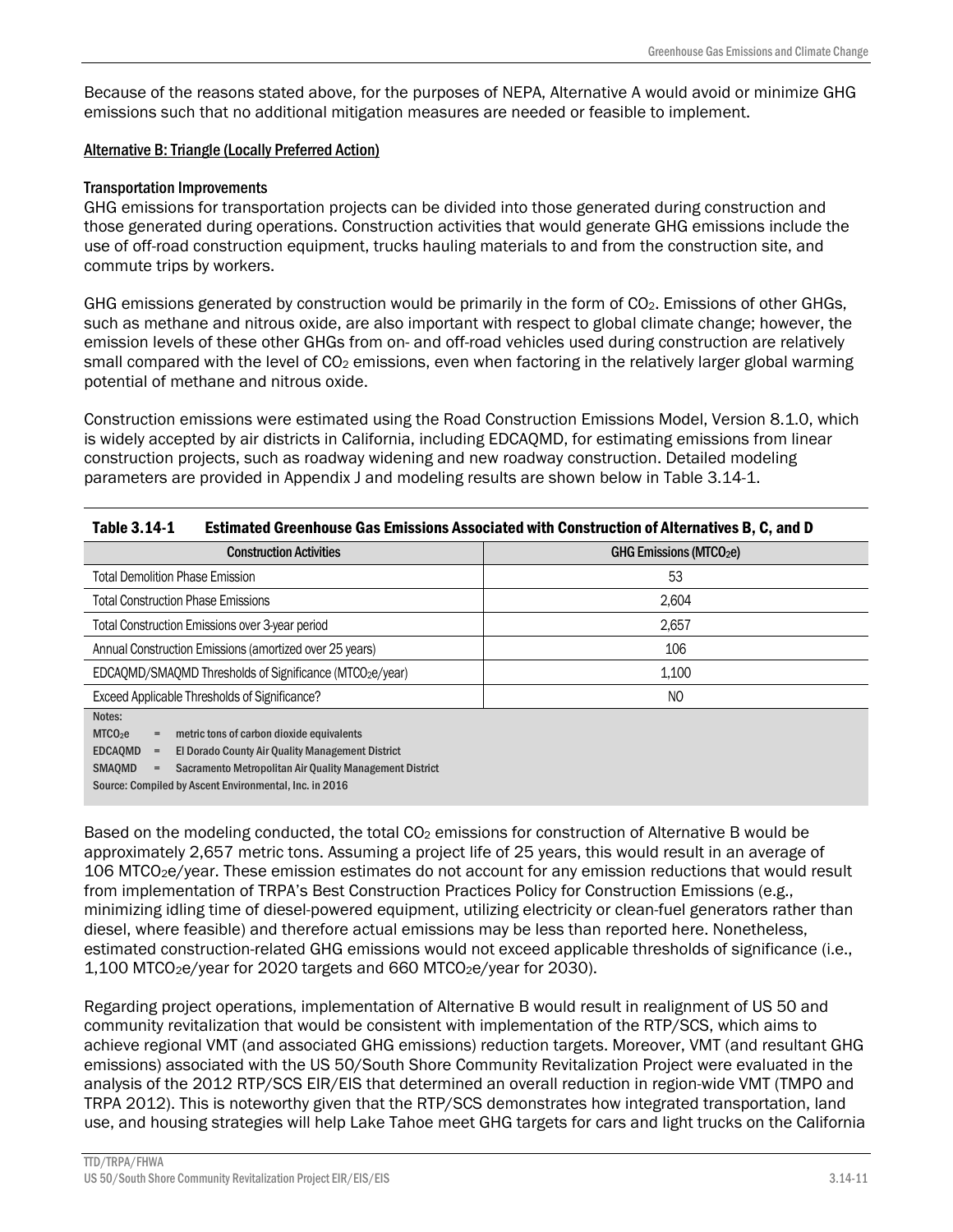side of the Basin, as required by SB 375. In turn, because SB 375 is a component of the AB 32 Scoping Plan, Alternative B would also be consistent with the state's plan to achieve AB 32-mandated emission reductions. Implementation of Alternative B would not prevent the TRPA region from reaching its goal of reducing VMT below 1981 levels.

In summary, because construction-related GHG emissions would be below SMAQMD thresholds, Alternative B would not result in a long-term increase in VMT or GHG emissions, and Alternative B is identified as part of the 2016 RTP/SCS, which aims to achieve reduction targets for mobile-source GHGs, and the transportation improvements alone do not introduce any new trip-generating land uses, implementation of Alternative B would not result in a considerable contribution to the cumulative adverse effect of climate change. Conversely, Alternative B would help implement the RTP/SCS's beneficial impacts on regional VMT. Considering both construction and operation emissions, this impact would be less than significant for the purposes of CEQA and TRPA.

Because of the reasons stated above, for the purposes of NEPA, the Alternative B transportation improvements would avoid or minimize GHG emissions such that no additional mitigation measures are needed or feasible to implement.

### Mixed-use Development including Replacement Housing

In addition to the proposed realignment of US 50 and associated improvements discussed above, three individual mixed-use development sites could be developed. Each site would include a mix of commercial and residential land uses as well as a combination of on-site parking structures and parking lots to support the mixed-use development sites.

The maximum allowable development that could occur on the three sites collectively includes up to 227 housing units, 46,250 square feet of commercial space, and 534 parking spaces. For purposes of evaluating GHG impacts, this maximum potential was assumed for emissions modeling. Emissions were estimated for construction of each site individually and combined with the transportation improvements to represent complete build out of the alternatives. Detailed modeling parameters are provided in Appendix J and modeling results are shown below in Table 3.14-2.

| 1abie 3.14-2<br>ESTIMATED Greenhouse Gas Emissions Associated With Construction of Wixed-Use Sites 1, 2, and 3 |                               |  |
|----------------------------------------------------------------------------------------------------------------|-------------------------------|--|
| <b>Construction Activities</b>                                                                                 | <b>GHG Emissions (MTCO2e)</b> |  |
| Total Site 1 Construction Activities (assumed 1 year construction duration)                                    | 480                           |  |
| Total Site 2 Construction Activities (assumed 1 year construction duration)                                    | 424                           |  |
| Total Site 3 Construction Activities (assumed 1 year construction duration)                                    | 380                           |  |
| <b>Total Mixed-Use Sites</b>                                                                                   | 1,284                         |  |
| Annual Construction Emissions Mixed-Use Sites Alone (amortized over 25 years)                                  | 51                            |  |
| Total Alternative B Transportation Improvements (From Table 3.14-1)                                            | 2.657                         |  |
| Annual Construction Emissions Mixed-Use + Roadway Alignments (amortized over 25 years)                         | 157                           |  |
| EDCAQMD/SMAQMD Thresholds of Significance (MTCO2e/year)                                                        | 1.100                         |  |
| Exceed Applicable Thresholds of Significance?                                                                  | NO.                           |  |
| Notes:                                                                                                         |                               |  |

### Table 3.14-2 Estimated Greenhouse Gas Emissions Associated with Construction of Mixed-Use Sites 1, 2, and 3

 $MTCO<sub>2</sub>e =$  metric tons of carbon dioxide equivalents EDCAQMD = El Dorado County Air Quality Management District SMAQMD = Sacramento Metropolitan Air Quality Management District

 $CFO =$  Council on Environmental Quality

Source: Compiled by Ascent Environmental, Inc. in 2016

Based on the modeling conducted, the total CO<sub>2</sub> emissions for each site individually would not exceed applicable thresholds of  $1,100$  MTCO<sub>2</sub>e/year (2020 target) or 660 MTCO<sub>2</sub>e/year (2030 target). When combined with emissions associated with transportation improvements and amortized over the life of the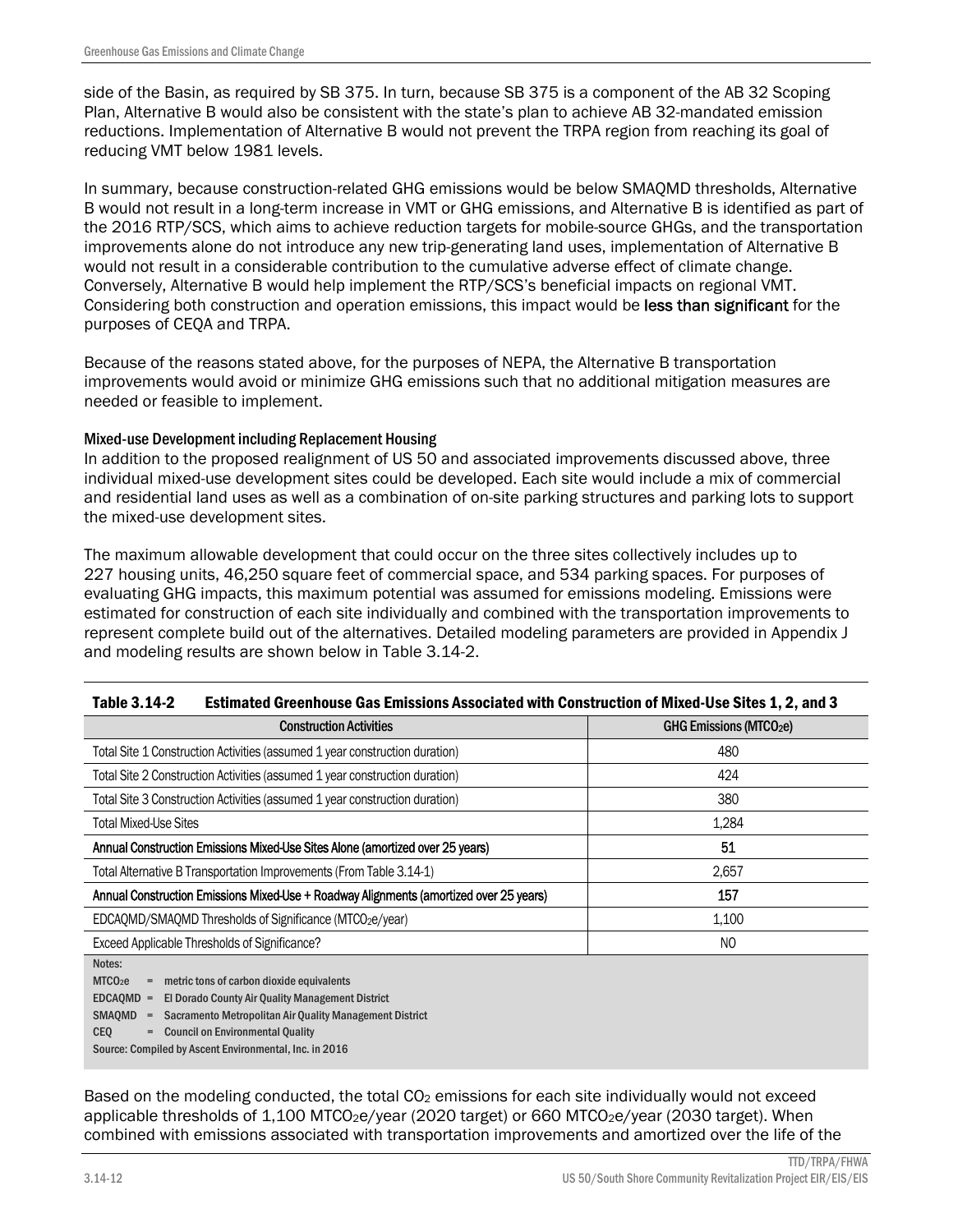project, total CO2 emissions would still not exceed applicable thresholds for target years 2020 or 2030. These emission estimates do not account for any emission reductions that would result from implementation of TRPA's Best Construction Practices Policy for Construction Emissions (e.g., minimizing idling time of diesel-powered equipment, utilizing electricity or clean-fuel generators rather than diesel, where feasible) and therefore actual emissions may be less than reported here. Nonetheless, construction-related GHG emissions would not exceed applicable threshold of significance.

Operational-related GHG emissions associated with the proposed mixed-use development sites would result from energy use (i.e., electricity and natural gas), area sources (i.e., fireplaces and landscape maintenance equipment), and vehicle use (i.e., trip generation and VMT).

The mixed-use development sites would replace all existing residences and develop additional residential and retail/commercial space, resulting in a net increase in development over existing conditions. However, new construction would be required to comply with current California Title 24 Building Codes, which have been requiring substantial increases in building energy efficiency over time. Considering current standards, residential building codes result in up to a 65 percent reduction in electricity consumption and 39 percent in natural gas use when compared to standards in place at the time existing structures were built. For nonresidential land uses, efficiency may be improved by 29 percent for electricity and 33 percent for natural gas (See Appendix J for calculations). Thus, although a net increase in development would occur, energy consumption in new structures would be substantially more efficient compared to existing structures. In addition, new buildings would be required to comply with current TRPA Code of Ordinances 65.1.4 Combustion Appliances, that require EPA-certified clean-burning wood heaters be installed in all new construction.

Regarding mobile-source GHG emissions, the proposed mixed-use development sites would generate slightly more trips (locally) than the land uses they would replace (approximately 1,400 - 1,700 additional daily trips) (Wood Rodgers 2016). However, the type of compact mixed-use development that would occur at Sites 1, 2, and 3 are precisely the types of transit-oriented, urban infill development contemplated for this area in the Regional Plan and evaluated in the RPU EIS and 2012 RTP/SCS EIR/EIS, required to reduce region-wide VMT, by locating various land uses and amenities in close proximity to residences and existing development. Further, the mixed-use development sites are consistent with the compact development standards (e.g., density, height, and land coverage) in the TCAP and TRPA Code.

Although additional local VMT, and associated GHG emissions, may increase as a result of the mixed-use development sites, based on the VMT analysis for the entire region included in the RTP EIR/EIS, regional VMT targets would still be met. Further, new construction would be substantially more energy efficient than buildings that would be replaced. As the proposed mixed-use development sites would replace existing development and would be consistent with densities contemplated in the aforementioned planning documents and associated environmental analyses, the mixed-use development sites would not result in a net increase in operational GHG emissions that were not previously evaluated. Therefore, because similar land uses and development densities were accounted for in TRPA's regional emissions analysis, the addition of these mixed-use development sites would help implement the RTP/SCS's beneficial impact on regional VMT. Considering both construction and operation emissions, this impact would be less than significant for the purposes of CEQA and TRPA.

Because of the reasons stated above, for the purposes of NEPA, the Alternative B mixed-use development sites would avoid or minimize GHG emissions such that no additional mitigation measures are needed or feasible to implement.

Construction of replacement housing at a location other than the three mixed-use development sites could result in similar GHG emissions from construction and operation as described for the mixed-use development sites. However, because the location of replacement housing elsewhere is unknown, analysis of potential GHG emissions would be speculative at this time. Full, project-level environmental review of replacement housing somewhere other than the mixed-use development sites would be required prior to construction of replacement housing and displacement of existing residents.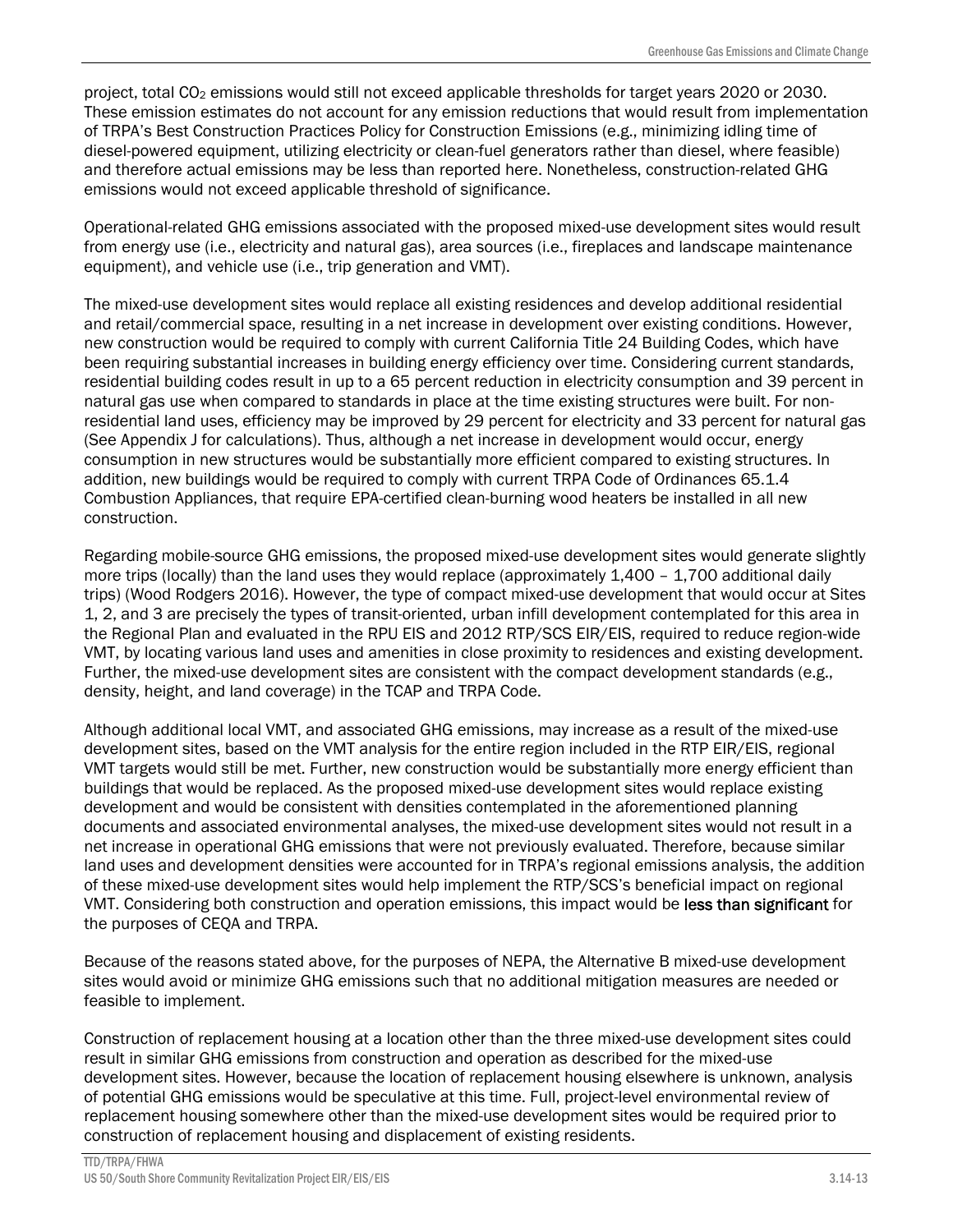#### **Conclusion**

For the purposes of CEQA and TRPA, taken as a whole, the Alternative B transportation improvements and mixed-use development including replacement housing would result in a less-than-significant impact as it relates to GHG emissions.

For the purposes of NEPA, the design features of the transportation improvements and the mixed-use development sites as part of Alternative B would avoid creating substantial GHG emissions such that no additional mitigation measures are needed or feasible to implement.

#### Alternative C: Triangle One-Way

#### Transportation Improvements

Impacts would be the same as described for Alternative B because the duration and type of construction activities with the Alternative C transportation improvements would generally be the same as with Alternative B (see Table 3.14-1 for emissions estimate). Long-term operational impacts of Alternative C would be the same as described for Alternative B because the design concept and scope of Alternative C would also be consistent with the description of the US 50/South Shore Community Revitalization Project in the 2017 RTP/SCS, and the assumptions in TMPO's regional emissions analysis. Implementation of this alternative would not conflict with applicable plans, policies, or regulations adopted for the purpose of reducing the emissions of greenhouse gases. Conversely, Alternative C would help implement the RTP/SCS's beneficial impact on regional VMT. Considering both construction and operation emissions, this impact would be less than significant for the purposes of CEQA and TRPA.

Because of the reasons stated above, for the purposes of NEPA, the Alternative C transportation improvements would avoid or minimize GHG emissions such that no additional mitigation measures are needed or feasible to implement.

#### Mixed-use Development including Replacement Housing

Impacts would be the same as described for Alternative B because the duration and type of construction activities that would occur with Alternative C would generally be the same as with Alternative B (See Table 3.14-2 for emissions estimate). Operation of the mixed-use development would also be the same as Alternative B and therefore this alternative would not conflict with plans, policies, or regulations adopted for the purpose of reducing GHG emissions. Conversely, as with Alternative B, the mixed-use development sites associated with Alternative C would help implement the RTP/SCS's beneficial impact on regional VMT. Considering both construction and operation emissions, this impact would be less than significant for the purposes of CEQA and TRPA.

Because of the reasons stated above, for the purposes of NEPA, the Alternative C mixed-use development sites would avoid or minimize GHG emissions such that no additional mitigation measures are needed or feasible to implement.

Construction of replacement housing at a location other than the three mixed-use development sites could result in similar GHG emissions from construction and operation as described for the mixed-use development sites. However, because the location of replacement housing elsewhere is unknown, analysis of potential GHG emissions would be speculative at this time. Full, project-level environmental review of replacement housing somewhere other than the mixed-use development sites would be required prior to construction of replacement housing and displacement of existing residents.

### **Conclusion**

For the purposes of CEQA and TRPA, taken as a whole, the Alternative C transportation improvements and mixed-use development including replacement housing would result in a less-than-significant impact as it relates to GHG emissions.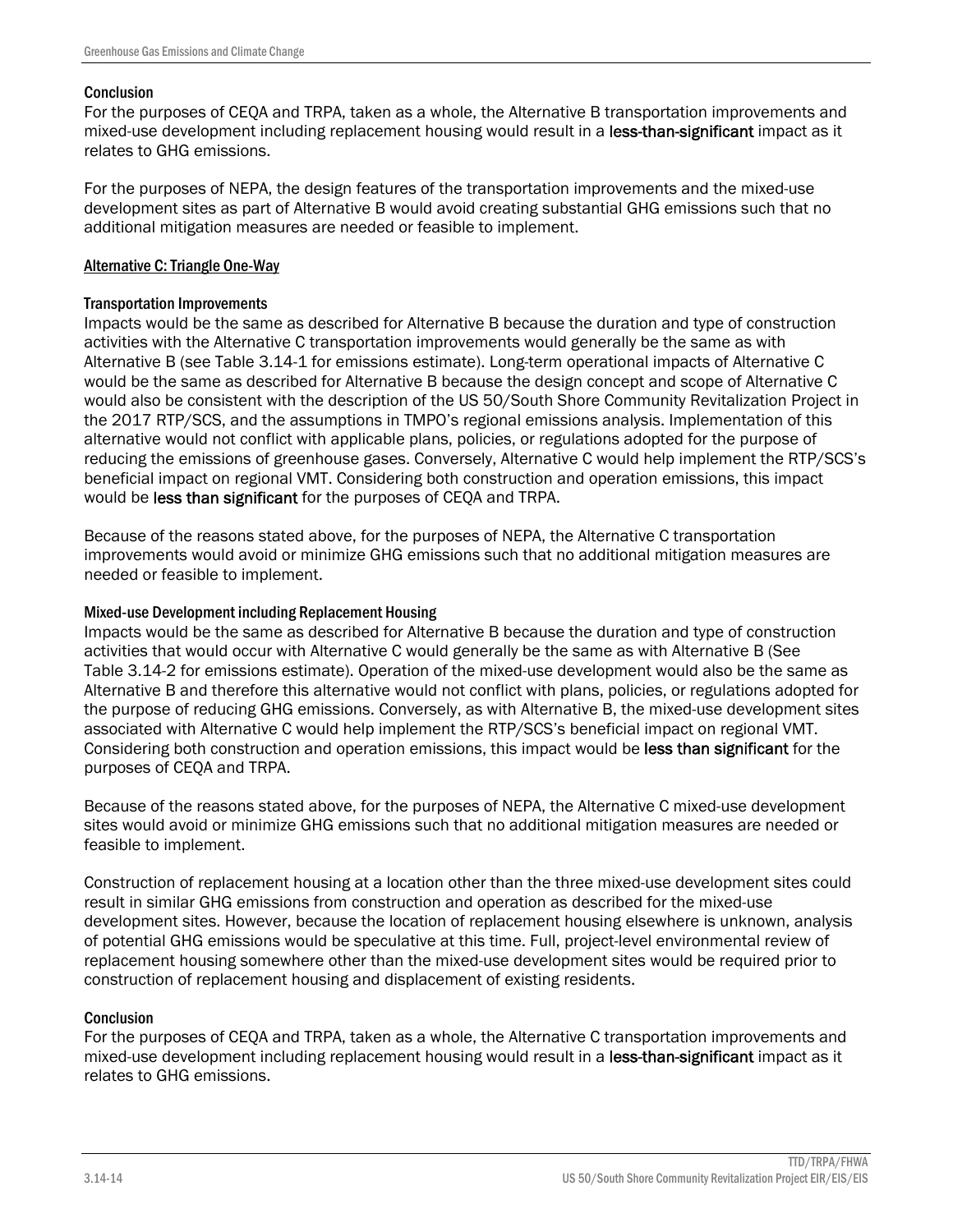For the purposes of NEPA, the design features of the transportation improvements and the mixed-use development sites as part of Alternative C would avoid creating substantial GHG emissions such that no additional mitigation measures are needed or feasible to implement.

### Alternative D: Project Study Report Alternative 2

#### Transportation Improvements

Alternative D is similar to Alternative B in that it would construct a new alignment for US 50 to the southeast of existing US 50 from the Pioneer Trail intersection in California to Lake Parkway in Nevada. The relocated US 50/Pioneer Trail intersection would be further east than the Alternative B alignment, and would cut through the business triangle preserved by Alternative B. Proposed construction activities and construction duration would be similar with this alternative as compared to Alternative B (See Table 3.14-1 for emissions estimate). Long-term operational impacts of Alternative D would be the same as described for Alternative B because the design concept and scope of Alternative D would also be generally consistent with the description of the US 50/South Shore Community Revitalization Project in the 2017 RTP/SCS, and the assumptions in TMPO's regional emissions analysis. Implementation of this alternative would not conflict with applicable plans, policies, or regulations adopted for the purpose of reducing the emissions of greenhouse gases. Considering both construction and operation emissions, this impact would be less than significant for the purposes of CEQA and TRPA.

Because of the reasons stated above, for the purposes of NEPA, the Alternative D transportation improvements would avoid or minimize GHG emissions such that no additional mitigation measures are needed or feasible to implement.

### Mixed-use Development including Replacement Housing

Alternative D includes the redevelopment of three sites within the project site similar to Alternative B. Because the highway realignment differs from Alternative B, the configuration of Sites 1 and 2 are different for Alternative D. The maximum amount of development that could occur on these three sites with Alternative D would be the same as that described above for Alternative B. Therefore, maximum construction-related emissions and associated impacts would be the same (see Table 3.14-2 for emissions estimate). Operation of the mixed-use development would also be the same as Alternative B and therefore this alternative would not conflict with plans, policies, or regulations adopted for the purpose of reducing GHG emissions. Conversely, as with Alternative B, the mixed-use development sites associated with Alternative D would help implement the RTP/SCS's beneficial impact on regional VMT. Considering both construction and operation emissions, this impact would be less than significant for the purposes of CEQA and TRPA.

Because of the reasons stated above, for the purposes of NEPA, the Alternative D mixed-use development sites would avoid or minimize GHG emissions such that no additional mitigation measures are needed or feasible to implement.

Construction of replacement housing at a location other than the three mixed-use development sites could result in similar GHG emissions from construction and operation as described for the mixed-use development sites. However, because the location of replacement housing elsewhere is unknown, analysis of potential GHG emissions would be speculative at this time. Full, project-level environmental review of replacement housing somewhere other than the mixed-use development sites would be required prior to construction of replacement housing and displacement of existing residents.

### **Conclusion**

For the purposes of CEQA and TRPA, taken as a whole, the Alternative D transportation improvements and mixed-use development including replacement housing would result in a less-than-significant impact as it relates to GHG emissions.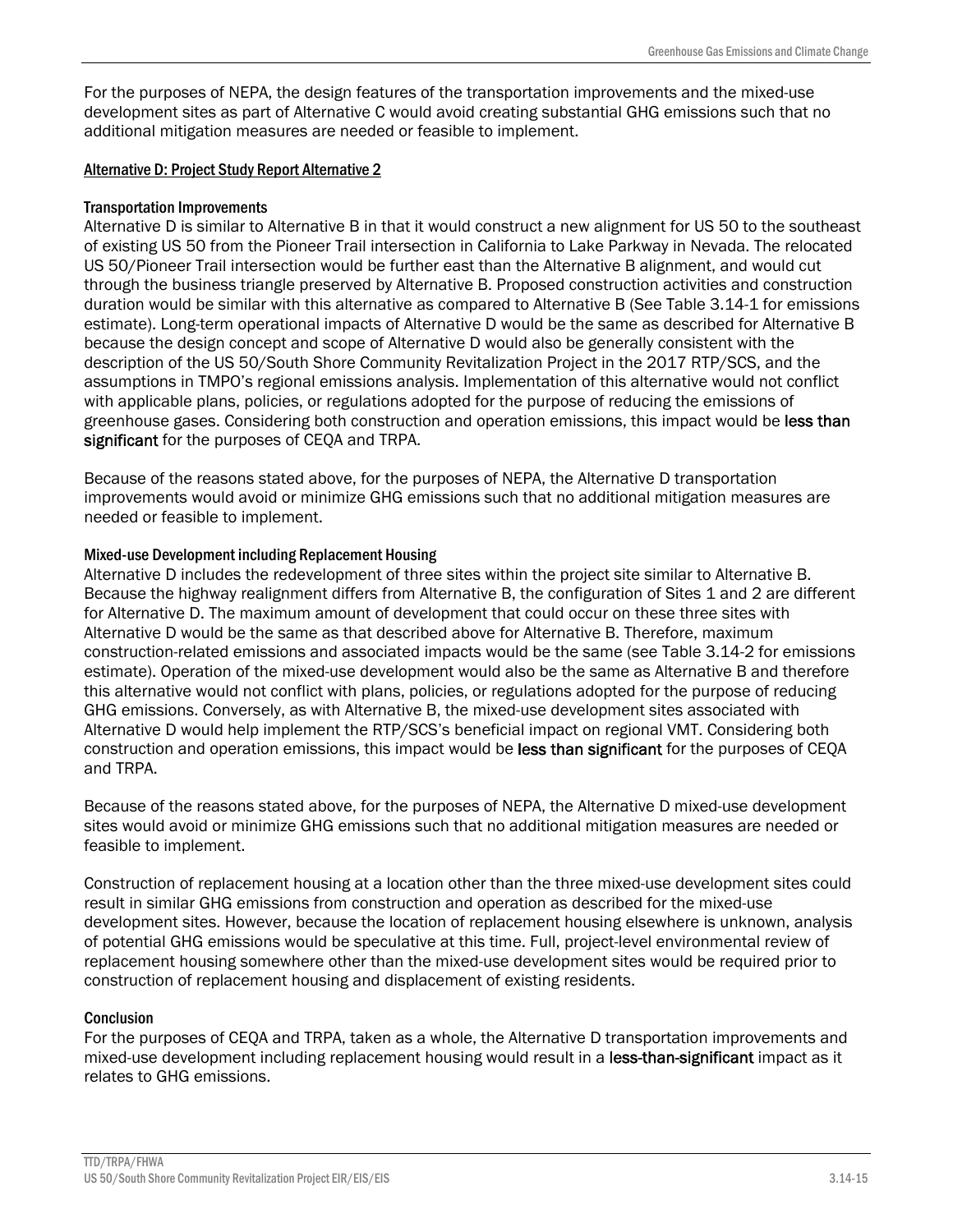For the purposes of NEPA, the design features of the transportation improvements and the mixed-use development sites as part of Alternative D would avoid creating substantial GHG emissions such that no additional mitigation measures are needed or feasible to implement.

### Alternative E: Skywalk

Alternative E would feature a concrete deck over the entire width and length of existing US 50 within the Tourist Core between a location about 100 feet south of Stateline Avenue and a location near the northern end of the Montbleu Resort (about 450 feet south of Lake Parkway). The deck would serve as a pedestrian "skywalk" facility or raised pedestrian walkway along the casino core. The width would be approximately 75 feet. The skywalk would be constructed on 4-feet wide columns spaced approximately 20 feet on center running along both sides of the highway for the entire length of the bridge. Construction-related emissions associated with this alternative are shown below in Table 3.14-3.

Based on the modeling, the total CO<sub>2</sub> emissions for construction of Alternative E would be approximately 574 metric tons. Assuming a project life of 25 years, this would result in an average of 23 MTCO<sub>2</sub>e/year. These emission estimates do not account for any emission reductions that would result from implementation of TRPA's Best Construction Practices Policy for Construction Emissions (e.g., minimizing idling time of dieselpowered equipment, utilizing electricity or clean-fuel generators rather than diesel, where feasible) and therefore actual emissions may be less than reported here. Nonetheless, estimated construction-related GHG emissions would not exceed applicable thresholds of significance. Further, operation of Alternative E would not result in any increases in local or regional VMT. No mixed-use development is proposed with this alternative. Implementation of this alternative would not result in substantial GHG emissions or conflict with plans, policies, or regulations adopted for the purpose of reducing GHG emissions. This impact would be less than significant for the purposes of CEQA and TRPA.

| <b>Estimated Greenhouse Gas Emissions Associated with Construction of Alternative E</b><br>Table 3.14-3 |                                                         |                                     |
|---------------------------------------------------------------------------------------------------------|---------------------------------------------------------|-------------------------------------|
|                                                                                                         | <b>Construction Activities</b>                          | GHG Emissions (MTCO <sub>2</sub> e) |
|                                                                                                         | Total Construction Emissions 3-year period              | 574                                 |
| Emissions MTCO <sub>2</sub> e/year                                                                      |                                                         | 23                                  |
|                                                                                                         | EDCAQMD/SMAQMD Thresholds of Significance (MTCO2e/year) | 1.100                               |
|                                                                                                         | Exceed Applicable Thresholds of Significance?           | NO                                  |
| Notes:                                                                                                  |                                                         |                                     |
| MTCO <sub>2</sub> e<br>$=$                                                                              | metric tons of carbon dioxide equivalents               |                                     |
| $EDCAOMD =$<br>El Dorado County Air Quality Management District                                         |                                                         |                                     |
| SMAQMD =<br>Sacramento Metropolitan Air Quality Management District                                     |                                                         |                                     |
| Source: Compiled by Ascent Environmental, Inc. in 2016                                                  |                                                         |                                     |
|                                                                                                         |                                                         |                                     |

Because of the reasons stated above, for the purposes of NEPA, Alternative E would avoid or minimize GHG emissions such that no additional mitigation measures are needed or feasible to implement.

# Impact 3.14-2: Vulnerability to climate change risks

Climate change is expected to result in a variety of effects in the study area including increased frequency and intensity of wildfires, changes to timing and intensity of precipitation resulting in increased risk from landslides associated with ground saturation, increased stormwater runoff, and increased intensity of storm events that result in increased snow loading and high winds. However, there are numerous programs and policies in place, as well as design measures that would protect against these climate change risks.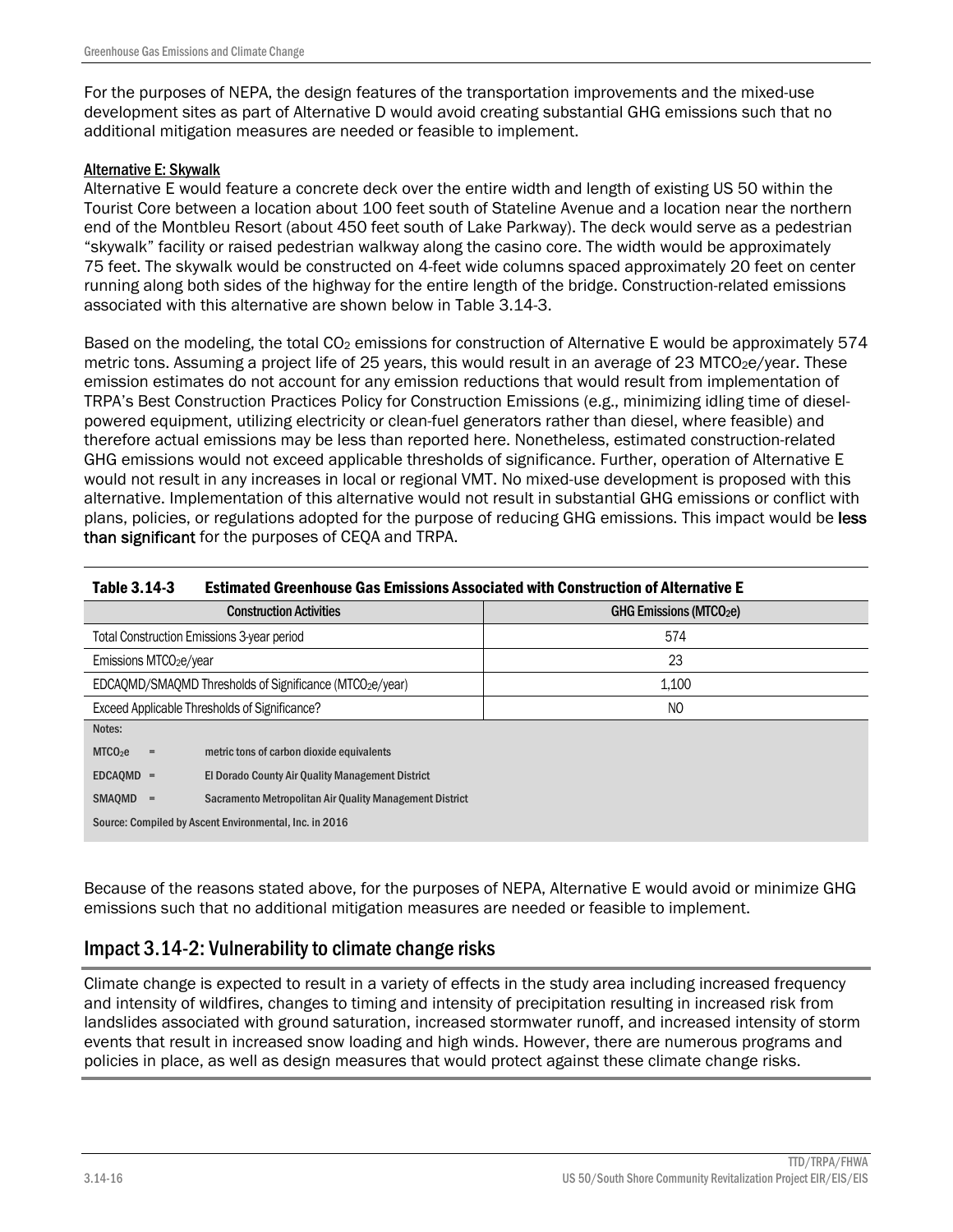| NEPA Environmental Consequences: | The design features of Alternatives B, C, D, and E would avoid or<br>minimize vulnerability to climate change risks such that no additional<br>mitigation measures are needed or feasible to implement |
|----------------------------------|--------------------------------------------------------------------------------------------------------------------------------------------------------------------------------------------------------|
| CEQA/TRPA Impact Determinations: | Less than Significant for Alternatives B, C, D, and E; No Impact for<br>Alternative A.                                                                                                                 |

Climate change adaptation for transportation infrastructure involves long-term planning and risk management to address vulnerabilities in the transportation system from increased precipitation and flooding; the increased frequency and intensity of storms and wildfires; rising temperatures; and rising sea levels.

The project is located in an urbanized area where chances of wildland fire are typically reduced relative to a forested area and emergency response personnel are more readily available. Further, TRPA, El Dorado County, and Douglas County have adopted plans and policies to manage and plan for wildland fire. These include TRPA's Community Wildfire Protection Plan and TRPA's Fuel Reduction and Forest Restoration Plan; the California Department of Forestry and Fire Protection's (CALFIRE) Plans for El Dorado County; and the Nevada Hazard Mitigation Plan in Douglas County (see Section 3.12, "Hazards, Hazardous Materials, and Risk of Upset," for additional information on plans and policies related to wildland fire). Implementation of these plans would reduce the likelihood of wildland fire through management of fuels and implementation of best practices and would ensure that resources to respond to the occurrence of a wildland fire would be available. Therefore, it is not anticipated that the study area would be substantially affected by exposure to wildfire as a result of climate change impacts.

Potential impacts associated with changing storm and precipitation patterns are addressed below, for each alternative.

### Alternative A: No Build (No Project)

With Alternative A there would be no improvements to existing US 50, Lake Parkway, or other roadways within the project site, and no new land use development. As no project would be implemented, there would be no new development or land uses that could be affected by climate change. There would be no impact for the purposes of NEPA, CEQA, and TRPA.

### Alternative B: Triangle (Locally Preferred Action)

### Transportation Improvements

Implementation of this alternative would result in slightly more roadway length (i.e., 0.4 mile) on US 50. However, travel lanes would be reduced on existing US 50 so overall surface area of impervious surfaces would remain relatively similar to existing conditions. The proposed pedestrian bridge would be elevated and would not be prone to flooding. In addition, landscaping improvements, such as the addition of street trees, decorative vegetation, and landscaped medians, would be included throughout the project site with this alternative. Further, the project would include various improvements that would help with storm water retention, such as sediment traps, infiltration basins, and sand traps (Wood Rogers 2016b). All of these improvements would help capture and reduce stormwater runoff.

As discussed in Section 3.11, "Geology, Soils, Land Capability, and Coverage," the project site is not located on sloping ground that is potentially subject to landslides, rock falls, and debris/earth flows, which could become more frequent or severe as storm patterns change. Also, the project would not place facilities in locations with increased avalanche risk relative to existing conditions. For these reasons, changes in local weather patterns as a result of climate change would not be expected to have a substantial impact on the project. This impact would be less than significant for the purposes of CEQA and TRPA.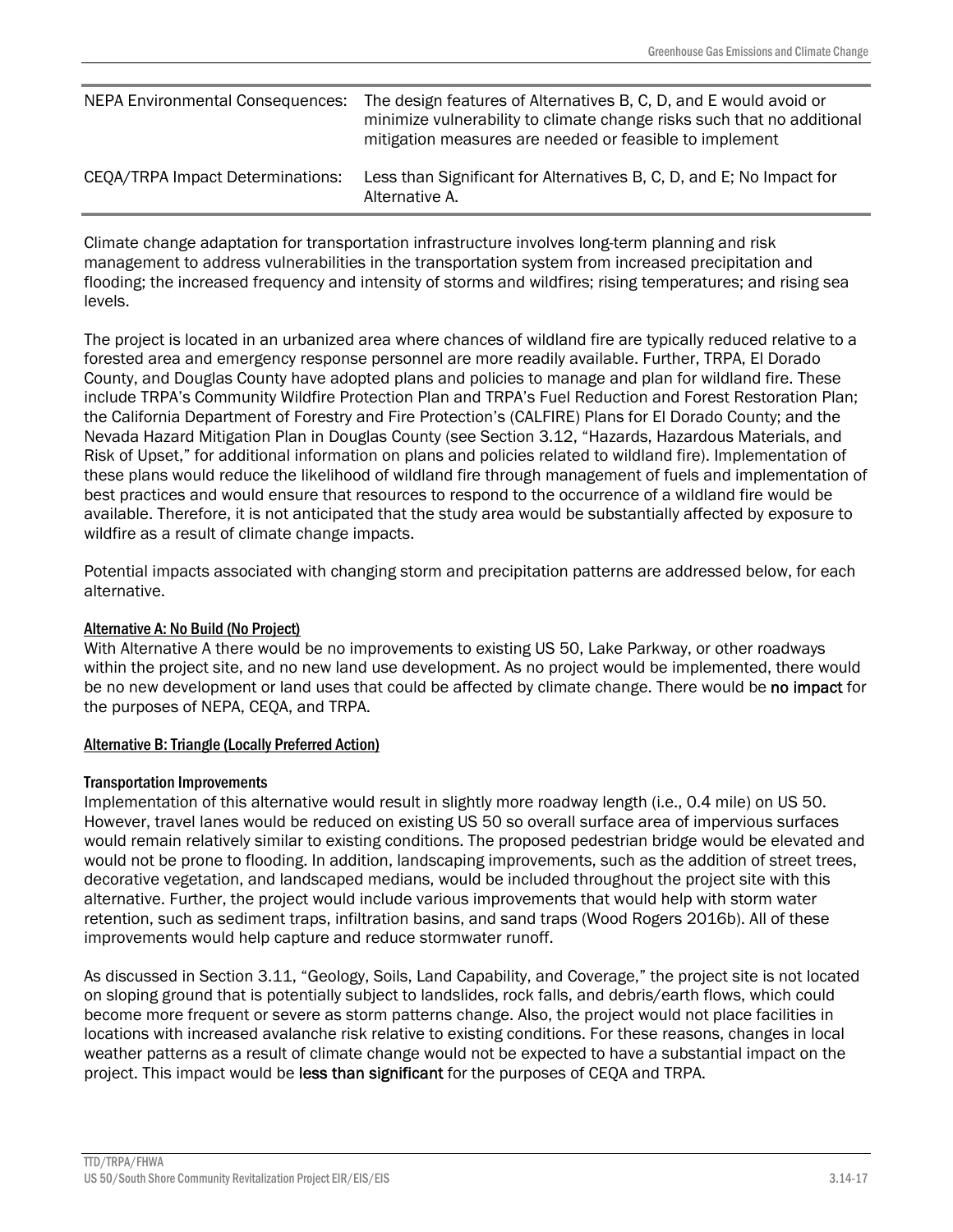Because of the reasons stated above, for the purposes of NEPA, the design features of the Alternative B transportation improvements would avoid or minimize vulnerability to climate change risks such that no additional mitigation measures are needed or feasible to implement.

#### Mixed-use Development including Replacement Housing

The addition of the mixed-use development would result in the replacement of existing residential land uses with a mix of residential and commercial/retail uses. Because these redevelopment sites would replace existing housing and would be designed to meet existing building standards, they would not result in substantial population growth in the area and therefore would not be exposing additional people to potential risks from climate change. The same design components described above would also be implemented. Therefore, impacts would be the same. This impact would be less than significant for the purposes of CEQA and TRPA.

Because of the reasons stated above, for the purposes of NEPA, the design features of the Alternative B mixed-use development sites would avoid or minimize vulnerability to climate change risks such that no additional mitigation measures are needed or feasible to implement.

Construction of replacement housing at a location other than the three mixed-use development sites could result in similar climate change risks as described for the mixed-use development sites. However, because the location of replacement housing elsewhere is unknown, analysis of climate change risks would be speculative at this time. Full, project-level environmental review of replacement housing somewhere other than the mixed-use development sites would be required prior to construction of replacement housing and displacement of existing residents.

#### **Conclusion**

For the purposes of CEQA and TRPA, taken as a whole, the Alternative B transportation improvements and mixed-use development including replacement housing would result in a less-than-significant impact as it relates to vulnerability to climate change risks.

For the purposes of NEPA, the design features of the transportation improvements and the mixed-use development sites as part of Alternative B would avoid or minimize vulnerability to climate change risks such that no additional mitigation measures are needed or feasible to implement.

### Alternative C: Triangle One-Way

#### Transportation Improvements

The alignment of Alternative C would be the same as Alternative B for the route along existing Montreal Road and Lake Parkway. However, Alternative C would involve one-way travel within the Tourist Core and on the realigned highway to the southeast. All improvements associated with landscaping and stormwater retention would also be included. Therefore, impacts would be the same as Alternative B. This impact would be less than significant for the purposes of CEQA and TRPA.

Because of the reasons stated above, for the purposes of NEPA, the design features of the Alternative C transportation improvements would avoid or minimize vulnerability to climate change risks such that no additional mitigation measures are needed or feasible to implement

### Mixed-use Development including Replacement Housing

Alternative C includes the redevelopment of the same three sites within the project site as Alternative B. Therefore, impacts would be the same. This impact would be less than significant for the purposes of CEQA and TRPA.

Because of the reasons stated above, for the purposes of NEPA, the design features of the Alternative C mixed-use development sites would avoid or minimize vulnerability to climate change risks such that no additional mitigation measures are needed or feasible to implement.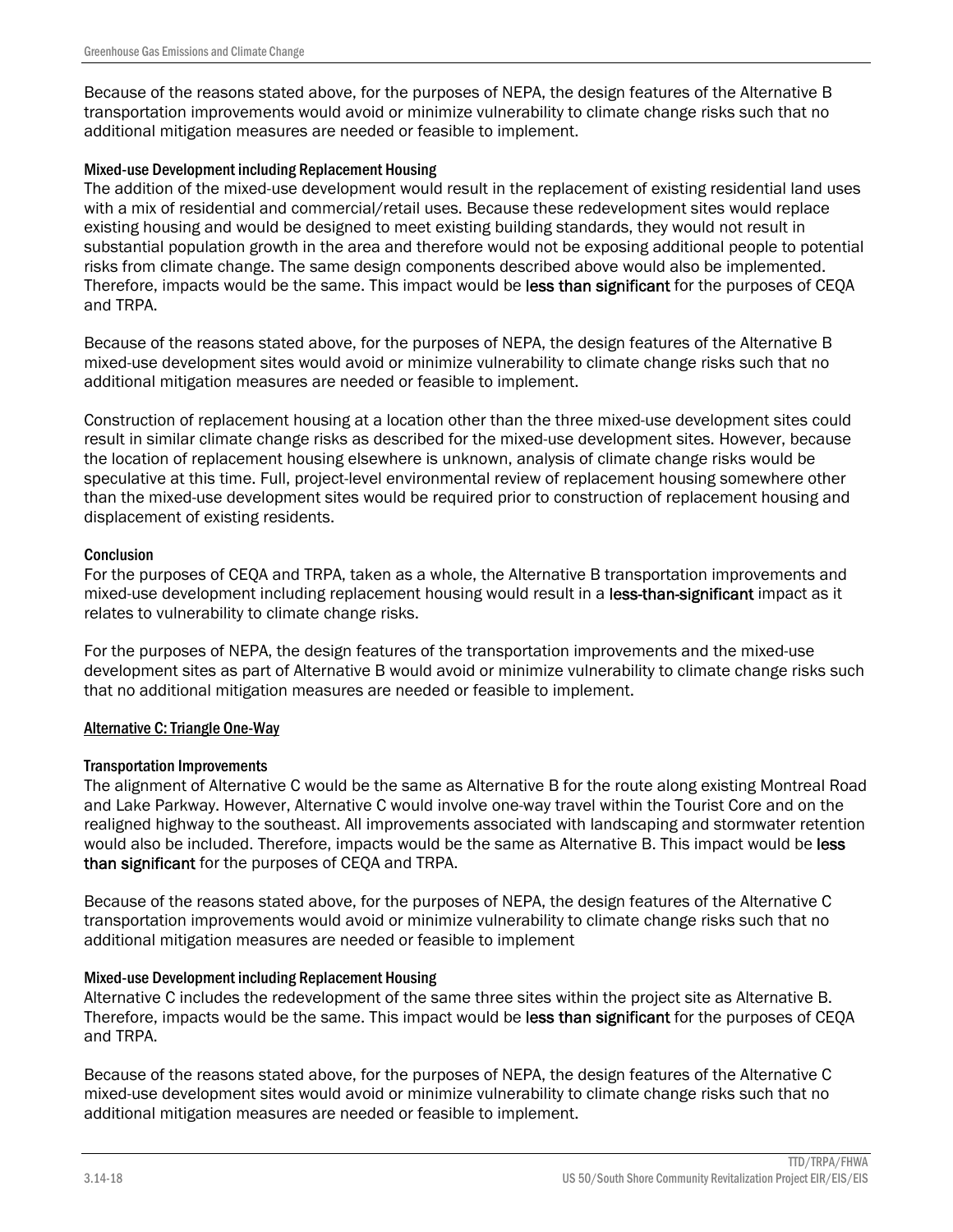Construction of replacement housing at a location other than the three mixed-use development sites could result in similar climate change risks as described for the mixed-use development sites. However, because the location of replacement housing elsewhere is unknown, analysis of climate change risks would be speculative at this time. Full, project-level environmental review of replacement housing somewhere other than the mixed-use development sites would be required prior to construction of replacement housing and displacement of existing residents.

### **Conclusion**

For the purposes of CEQA and TRPA, taken as a whole, the Alternative C transportation improvements and mixed-use development including replacement housing would result in a less-than-significant impact as it relates to vulnerability to climate change risks.

For the purposes of NEPA, the design features of the transportation improvements and the mixed-use development sites as part of Alternative C would avoid or minimize vulnerability to climate change risks such that no additional mitigation measures are needed or feasible to implement.

### Alternative D: Project Study Report Alternative 2

### Transportation Improvements

Alternative D is similar to Alternative B in that it would construct a new alignment for US 50 to the southeast of existing US 50 from the Pioneer Trail intersection in California to Lake Parkway in Nevada. The relocated US 50/Pioneer Trail intersection would be further east than the Alternative B alignment, and would cut through the business triangle preserved by Alternative B. Nonetheless, similar improvements associated with landscaping and stormwater retention as alternative B would be included. Therefore, impacts would be the same as Alternative B. This impact would be less than significant for the purposes of CEQA and TRPA.

Because of the reasons stated above, for the purposes of NEPA, the design features of the Alternative D transportation improvements would avoid or minimize vulnerability to climate change risks such that no additional mitigation measures are needed or feasible to implement.

### Mixed-use Development including Replacement Housing

Alternative D would also include development of the same three sites, however different site configuration would be required because the highway alignment also differs with this alternative. Nonetheless, similar improvements associated with landscaping and stormwater retention as Alternative B would be included. Therefore, impacts would be the same as Alternative B. This impact would be less than significant for the purposes of CEQA and TRPA.

Because of the reasons stated above, for the purposes of NEPA, the design features of the Alternative D mixed-use development sites would avoid or minimize vulnerability to climate change risks such that no additional mitigation measures are needed or feasible to implement.

Construction of replacement housing at a location other than the three mixed-use development sites could result in similar climate change risks as described for the mixed-use development sites. However, because the location of replacement housing elsewhere is unknown, analysis of climate change risks would be speculative at this time. Full, project-level environmental review of replacement housing somewhere other than the mixed-use development sites would be required prior to construction of replacement housing and displacement of existing residents.

### **Conclusion**

For the purposes of CEQA and TRPA, taken as a whole, the Alternative D transportation improvements and mixed-use development including replacement housing would result in a less-than-significant impact as it relates to vulnerability to climate change risks.